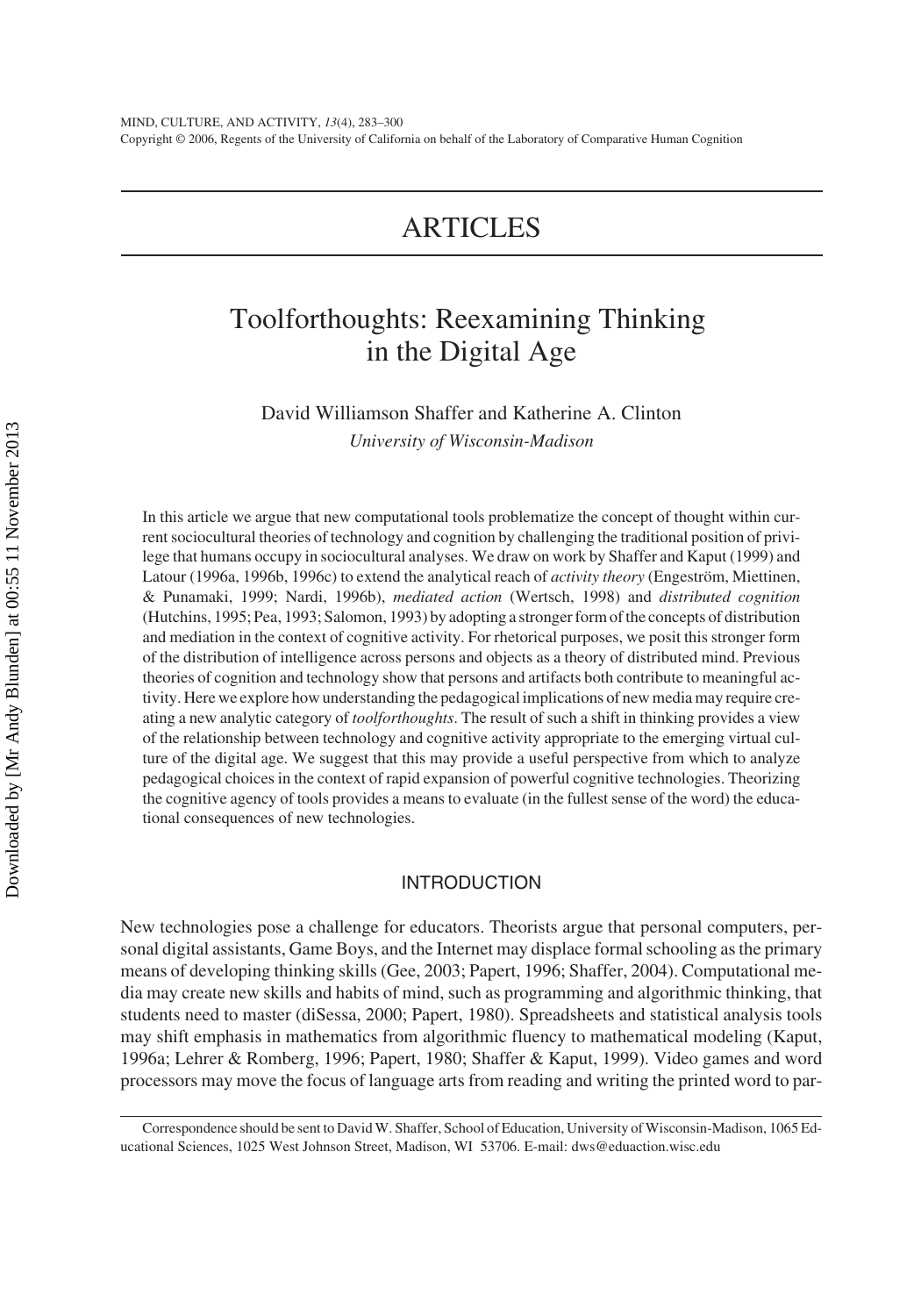ticipation in multimodal literacy spaces (Bolter, 1991; Gee, 2003; Kress, 2003; Murray, 1999). But perhaps the most profound educational challenge posed by new technologies is to how we think about thinking itself.

This would not be the first time that a technological shift has changed our understanding of thinking. The field of cognitive science was based on the advent of computers, when theorists such as Newell and Simon (1956, 1972) and Anderson (1980, 1993) described human cognitive activity in terms of computational processes (see also Pinker, 1997). These models challenged the behaviorist paradigm by providing testable assertions about otherwise implicit cognitive activity within the mind of an individual. More recently, sociocultural theories—including activity theory (Engeström, 1999; Tikhomirov, 1999), mediational means (Wertsch, 1998) and distributed cognition (Hutchins, 1995; Norman, 1993; Pea, 1993)—have argued that mind does not exist solely within an individual but arises in activity. Intelligence, these theories suggest, is an attribute of a system involving multiple individuals and the tools they use in a larger social context. In this article we ask, do computational media again provide a means and a motivation to push beyond current theories of cognition—in this case, to extend and perhaps reframe sociocultural theories of cognition?

We approach this question by starting with the theory of virtual culture, an extension of ecological theories of cognitive coevolution of humans and artifacts (Clark, 2003; Donald, 1991, 2001) that suggests that computational media are creating new forms of cognitive activity and with them a new cognitive culture (Shaffer & Kaput, 1999). We then discuss the concept of agentacting-with-mediational-means (Wertsch, 1998) as the fundamental analytical unit for sociocultural analyses. We focus in particular on how theories of mediated action, activity theory, and distributed cognition enable us to view thinking as an interaction between person and cultural tools. We argue that in the context of virtual culture, the conception of objects in these theories is too limited in scope: Focus shifts from studying the agent in isolation to studying the individual acting with tools, yet the agent still retains analytic primacy. To address this issue, we draw from the work of Latour (1996a, 1996b, 1996c) and from actor-network theory more generally (Law & Hassard, 1999; Suchman, 2000) an understanding of action that views objects as agents in their own right—in which both humans and objects are actants that simultaneously act and mediate the actions of others. In this view, we cannot talk about tools (physical or symbolic) as mediators of thought, because to do so reestablishes a distinction between persons and artifacts. Instead, we argue, the status of human beings and objects as analytically equivalent actants requires creating a new category of *toolforthoughts*—a concatenated creature representing a view of the relationship between artifact and cognition from the perspective of virtual culture.

Our approach is thus to assume the strong form of the concept of mediation developed in actor-network theory. Starting with this assumption, we explore how new computational tools problematize the concept of thought within current sociocultural approaches to the study of cognition by challenging the traditional position of privilege that humans occupy in such analyses. The result is a stronger form of the distribution of intelligence across persons and objects. For rhetorical purposes we describe this as a theory of distributed mind, but our intent is not primarily to develop a new cognitive theory. Rather, we hope to begin a conversation between the sociological perspective of actor-network theory and psychological theories of sociocultural cognition. In particular, we hope to suggest that a consolidation of these complementary theories may provide a useful perspective for thinking about pedagogical choices in an age marked by rapid expansion of powerful cognitive technologies. The idea that humans do not occupy a privileged position in psy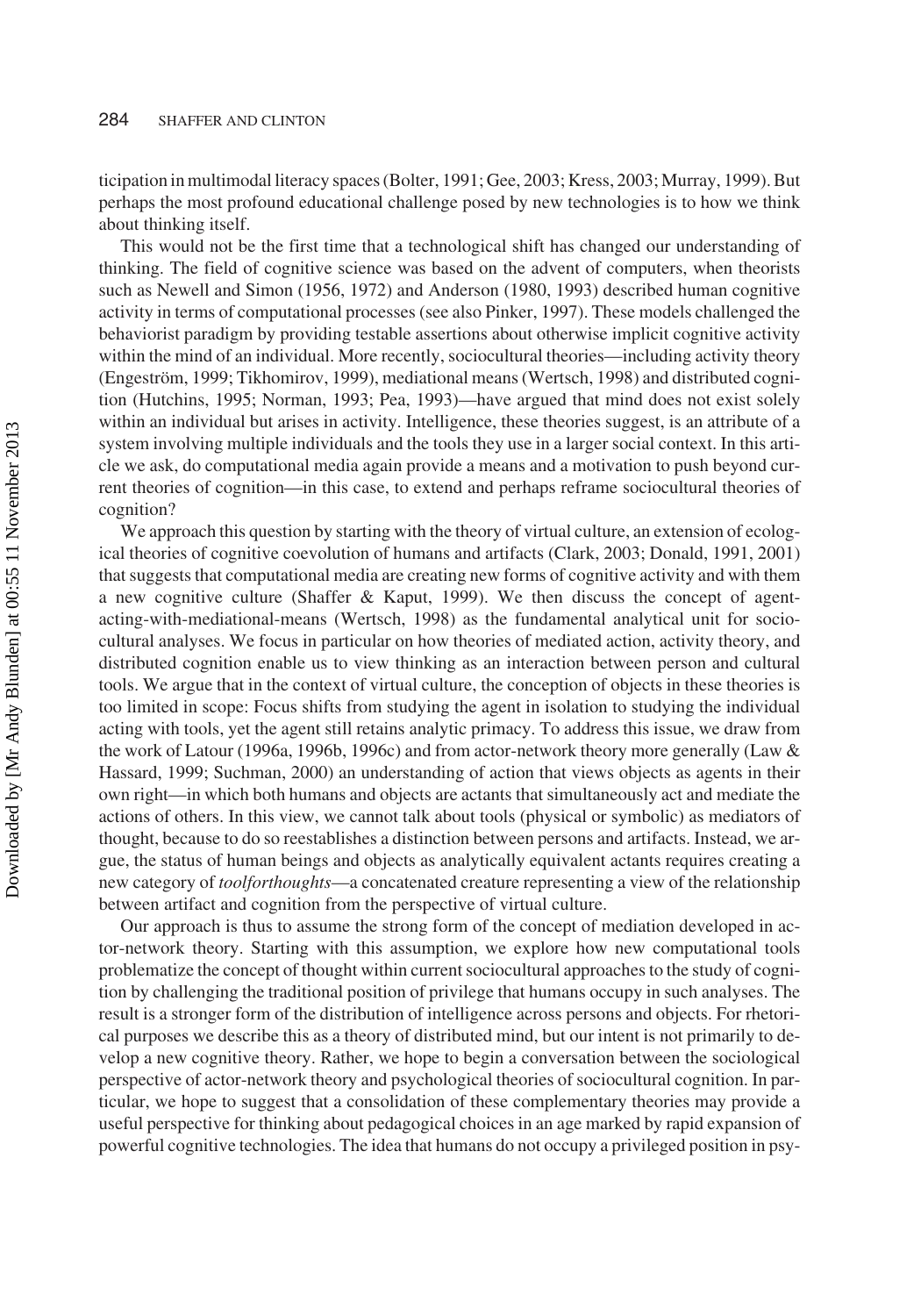chological analyses is clearly unsettling. In this exploration, we hope to articulate how and why we might choose to make such a conceptual leap—or if not, to help clarify the reasons for and consequences of continuing to position humans uniquely at the center of the cognitive universe.

## **BACKGROUND**

#### The Dilemma of Action

We begin with a dilemma. Wertsch (1998) described a moment in Kenneth Burke's thinking about the nature of human activity when Burke contrasted the actions of persons with the "sheer 'motions' of 'things'" (p. 12). Burke claimed that he was "not pronouncing on the metaphysics of this controversy," for "the distinction between things moving and persons acting is but an illusion." However, Burke added, "Illusion or not, the human race cannot possibly get along with itself on the basis of any other intuition" (p. 13). For Burke, humans need to remain at the center of activity, because it is too disconcerting to think otherwise.

Computational media problematizes this basic intuition. Modern computers—and equipment controlled by computers—act independently in ways that traditional "things" do not. Computer-controlled robots work in factories. Computers fly airplanes. Computers give directions based on a car's location, search for information on the Internet, and bid for merchandise on our behalf. Computers generate anatomical models from X-rays, perform statistical analyses, and test complex mathematical models in ways that human beings alone cannot. Thought and action are no longer the sole property of humans, and in what follows, we argue that although existing sociocultural theories of cognition assign an essential role to objects in their frameworks for studying action, Burke's center still holds. Computational media thus provide both a means and a motive to push beyond current theory.

#### Ecological Theories of Mind

A number of theorists describe the mind as an ecological system, in which individuals interact with cultural tools to produce thought and action. In his theory of instrumentalism, for example, Dewey argued that knowing is not something that takes place in the brain or in some inner consciousness; rather it is a form of activity in the world involving the entire body and the cultural tools at hand (Hickman, 1991). Dewey (1953) wrote, "Hands and feet, apparatus and appliances of all kinds are as much a part of [thinking] as changes in the brain" (p. 328). Bateson (1972) argued that the human mind is a cybernetic system "whose boundaries do not coincide with the boundaries either of the body or of what is popularly called the 'self' or 'consciousness'" (p. 319). This cybernetic view of intelligence was described more explicitly in Pask's (1975) conversation theory, in which thinking is a discussion among conceptual procedures (which he called P-individuals) that may or may not be part of the same persons or machines (or M-individuals). Similarly, in Minsky's (1985) society of mind, intelligence emerges from the interactions of many small computational processes, which he referred to as agents. Clark (2003) described human beings as cyborgs who use speech, text and other tools "to go beyond the bounds of our animal natures" (p. 81). Donald (1991) suggested, "the individual mind has long since ceased to be definable in any meaningful way within its confining biological membrane" (p. 359).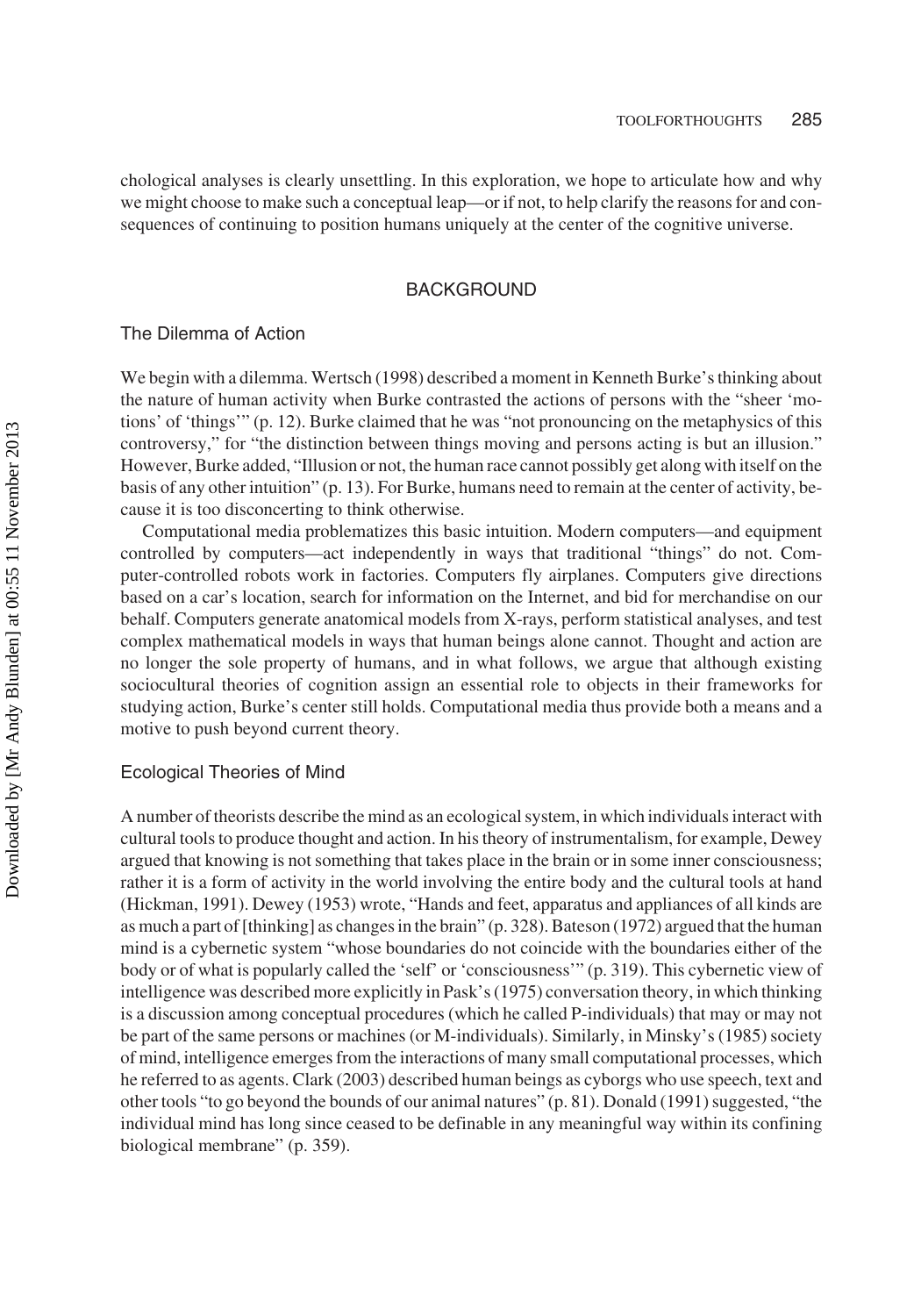#### 286 SHAFFER AND CLINTON

These theories collectively describe a cognitive ecology in which thinking emerges from the interaction of persons and technologies, blurring the distinction between the two. Dewey, in particular, suggested that there is not a conceptual difference between internal thoughts and external tools; both are forms of technology through which individuals conduct "competent and controlled inquiry" (Hickman, 1991, p. 38). In what follows, we argue that a strong view of thinking as an ecological process is essential to understanding the virtual cognitive culture made possible by computational media.

#### Virtual Culture

Donald (1991) argued that this distinctly human cognitive ecology developed through an iterative process. At each stage, a critical cognitive advance was externalized in a cultural tool, leading to a new form of paradigmatic thought and with it a new cognitive culture—which in turn laid the groundwork for a new cognitive advance and the next cycle of development. In Donald's account, the first protohumans supplemented event-based primate cognition with the ability to represent events in physical gestures, leading to a mimetic culture of gesture-based social interaction and communication. Donald argued that standardized or ritualized gestures, in turn, became the basis of symbolic reference. Once symbolic competence had been developed, language emerged—from rudimentary vocalization to complex articulation—as an efficient system for creating and communicating abstract symbols about the world. Once developed, linguistic symbols (i.e., words) made possible rapid and precise communication, leading to elaborate recounting of events and ultimately to the stories that help define the norms of preliterate cultures. The development of language thus led, Donald argued, to the creation of a mythic culture based on narrative transmission of cultural understandings (see also Bruner, 1986, 1976; Nelson, 1996). The record-keeping needs of commerce and astronomy in the extended societies of mythic culture led to the creation of external symbol systems, of which mathematical notations were probably the first (Kaput & Roschelle, 1998; Schmandt-Besserat, 1978, 1992, 1994). Donald argued that these external records led to the development a theoretic culture based on written symbols and paradigmatic thought characteristic of scientific disciplines. In a theoretic culture, such tools play a leading role in cognitive activity, and formal education focuses on learning to create and interpret written language and mathematical notations (diSessa, 2000; Donald, 1991).

Writing and mathematical notations are, of course, static representational systems. Once marks are made on a writing surface, they do not change unless they are reinscribed. When you write an equation with a pencil on paper, it remains there until someone erases, changes, or adds to it. Thinking in a theoretic culture can therefore be reasonably characterized as the result of human agency mediated by cultural tools. Theoretic culture depends on large-scale storage of information as a database for analytic thinking, and on a set of external tools that help us control the flow of this information to our biological processors—that is, to our brains, which evaluate and transform that information (Donald, 1991). In a theoretic culture, what matters is not what the unaided mind can accomplish, but rather, as Clark (2003) suggested, "how information is poised for retrieval and for immediate use as and when required" (p. 69). In such a culture, tools and thoughts are equivalent, as Dewey suggested, in the sense that both are used by individuals (or groups of individuals) in activity (Hickman, 1991).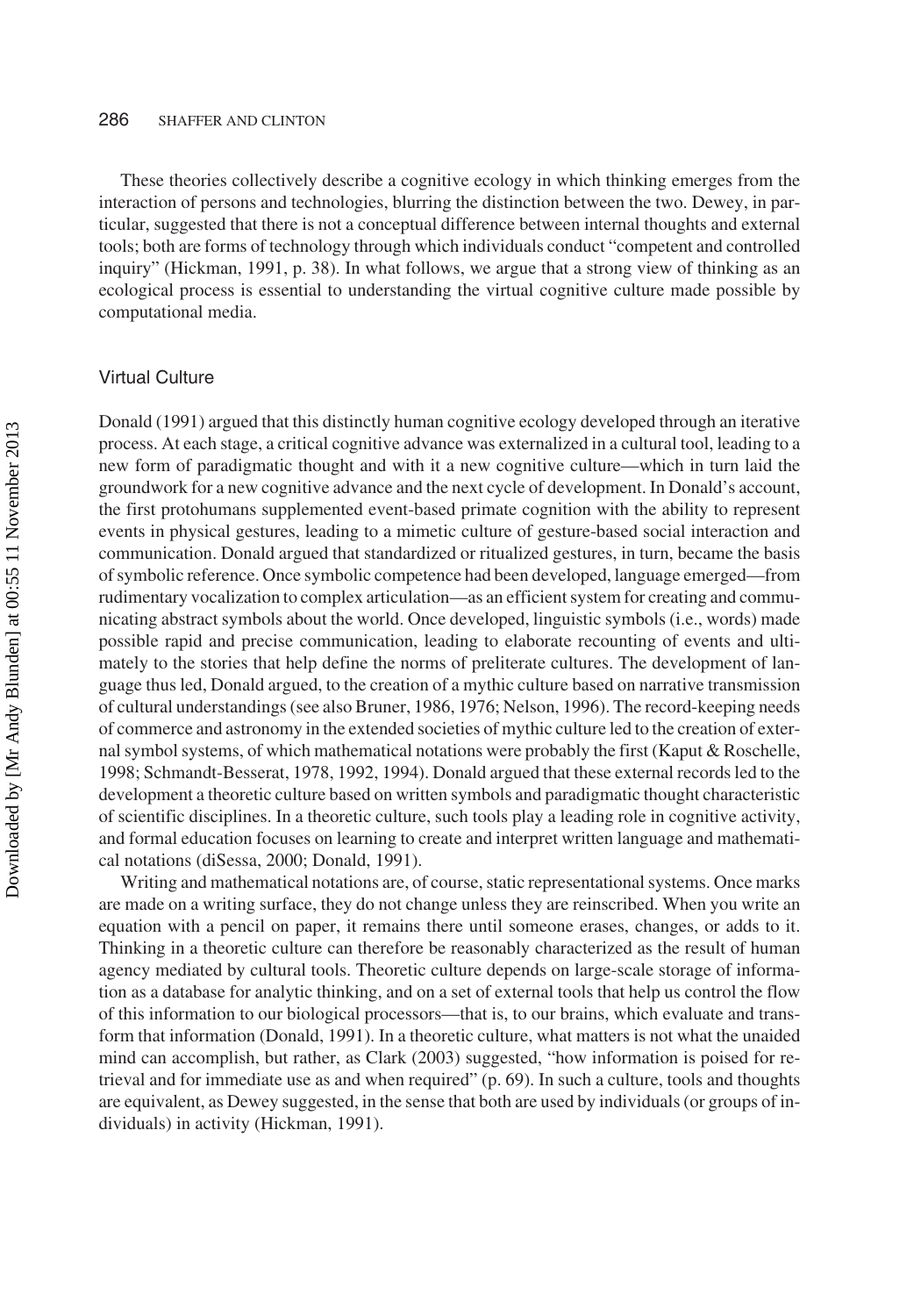Computational media, however, offer inherently dynamic representations: The power of a computer lies in its ability to change its state in the world without the ongoing action of a programmer or user (Kaput, 1986; Shaffer & Kaput, 1999). When you ask a graphing calculator to solve a system of simultaneous equations, it calculates a long series of approximate solutions until it converges on an answer without further action on the part of any human being.1 Computational media thus pose a different relationship between tool and person. Building on Donald's framework, Shaffer and Kaput described computational media as a new transformative tool, one in the process of creating a new cognitive culture. They suggested that just as the theoretic inscription systems of writing and mathematical notation externalize human memory, computational media make it possible to externalize a particular form of thinking—namely, understanding that can be expressed as a well-formed finite-state algorithm. A procedure that can be described to a computer can be carried out independent of any person. Shaffer and Kaput argued that just as the ability to represent events in physical gestures created a mimetic culture, the ability to exchange narrative stories using spoken language made possible a mythic culture, and the ability to store symbolic information with written symbols led to a theoretic culture, the externalization of symbolic processing in computational media is in the process of creating a new virtual cognitive culture.

## Epistemological Pluralism in a Virtual Culture

The basis of this virtual culture is the process of simulation (Turkle, 1995). In a virtual culture, computational media provide a broad range of interactive simulation systems, such as dynamic geometry environments, spreadsheets, modeling languages, and interactive games. These representational tools open new fields of inquiry, such as the study of complex systems (Bassingthwaighte, 1985; Resnick, 1991) and longitudinal data (Singer & Willett, 2003). They make possible new forms of expression, such as multimedia, video, and computer games (Gee, 2003; Murray, 1999). New tools let people work in domains once reserved for specialists—such as developing mathematical proofs (Lichtfield, Goldenheim, & Dietrich, 1997) or collecting and analyzing scientific data (Evans, Abrams,  $\&$  Rock, 2001) —that make it easier to learn about the world through participation in meaningful activities (Shaffer, 2000, 2004). New tools let students manipulate virtual representations (Noss, Healy, & Hoyles, 1996; Papert, 1980), allowing them to develop abstract understanding through a web of connections among embodied experiences (Gee, 2004; Wilensky, 1991). Simulations let people use inductive and concrete techniques to address issues that once required abstract formal models. Questions that once required differential equations, for example, can be answered using a spreadsheet or a *body syntonic*<sup>2</sup> LOGO microworld (Papert, 1980).

This representational pluralism makes possible epistemological pluralism (Shaffer & Resnick, 1999; Turkle & Papert, 1990). In a theoretic culture, writing and mathematical notation—and the

<sup>&</sup>lt;sup>1</sup>In some complex statistical models, it can take hours or days of independent activity on the part of the computer to produce a result.

Papert (1980) used the term *body syntonic* to refer to the way programming with the LOGO Turtle lets children develop computational models that are connected to their "sense and knowledge about their own body" (p. 63) because they can "play" at being a Turtle (p. 58).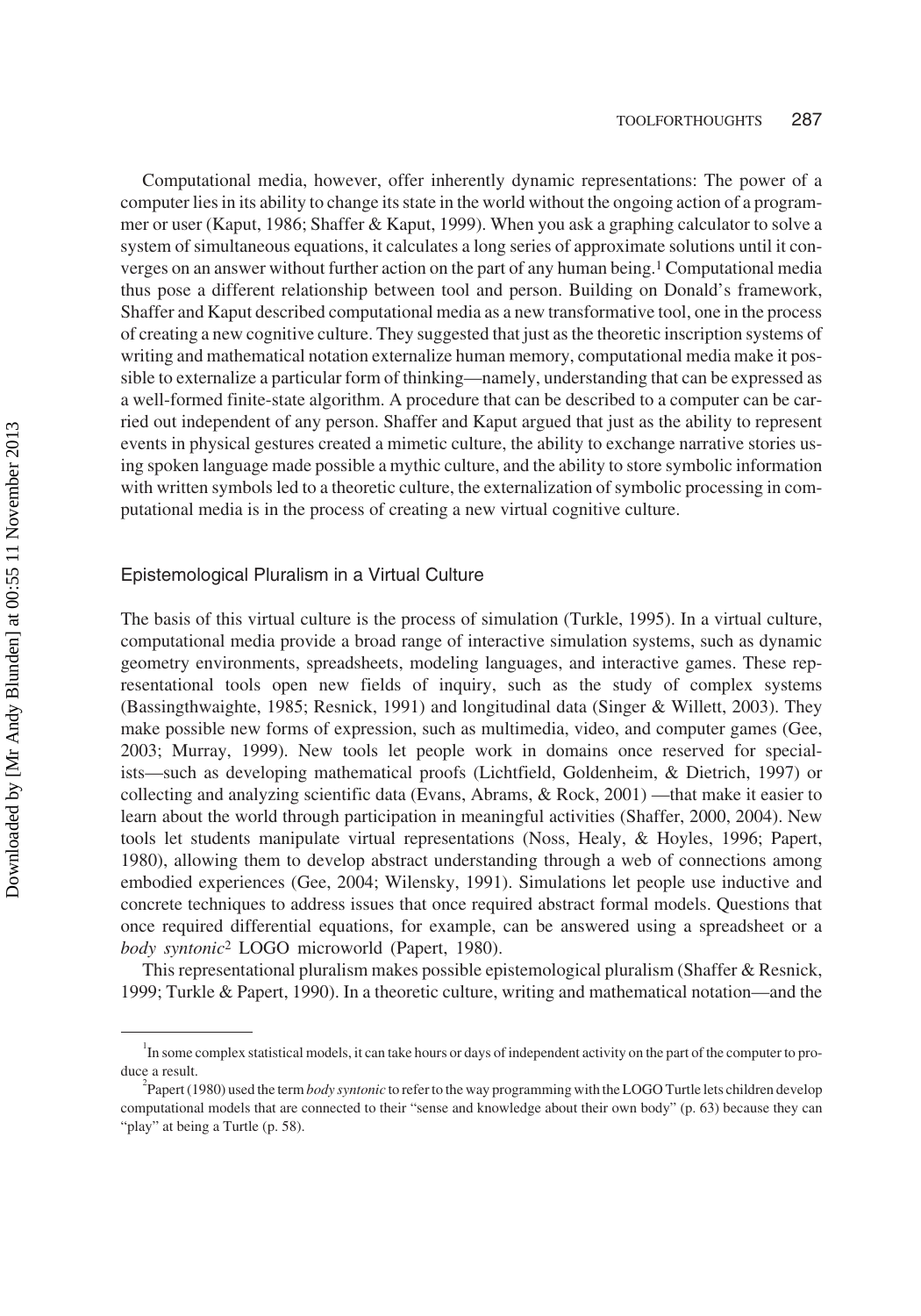abstract modes of thinking such tools require—are the most effective means to solve complex problems. In a virtual culture, a range of powerful representational tools support multiple pathways to understanding. The cognitive world of games and simulations is (potentially) broader, more embodied, and more epistemologically inclusive than a theoretic culture of static inscriptions. In the next section, we look at three leading sociocultural theories of cognition and technology and suggest that such theories may not—in their current articulations—be adequate for analyzing cognitive activity in such a virtual culture.

#### Theories of Mediational Means, Activity Theory, and Distributed Cognition

A broad range of recent work in psychology supports the basic contention that the relationships among thought, action, and technology are essential in understanding learning. Although by no means a definitive or exhaustive set (see Preston, 1998; Wilson, 2002), sociocultural theories of mediational means, activity theory, and distributed cognition are widely used tools for understanding the cognitive and pedagogical role of technology in educational settings. Each of these theories begins by positing that activity necessarily takes place in the context of mediating tools. Wertsch (1998) argued that thinking always emerges through action with mediational means—that is, with tools—and thus learning is mastery and appropriation of cultural tools. In activity theory, Vygotsky's (1978) model of mediated action relates subject, object, and mediating artifact (Engeström, 1999). In distributed cognition, systems of activity are composed of persons and artifacts (Norman, 1993). In each case, the unit of analysis is the interaction of people and tools in social context, rather than either persons or tools in isolation. Activity theory, for example, links individual actors, tools, confederates, and the norms of action within a social context into a descriptive framework in which consciousness is located in practice, which is, in turn, embedded in a historically developed social matrix of people and artifacts (Engeström, 1999). Distributed cognition proposes that knowledge resides in people, in tools, and in cultural settings in which people interact with tools; it is not locatable exclusively in the heads of individual persons or in the design of specific artifacts. The system as a whole is more knowledgeable than the sum of its parts (Hutchins, 1995).

All of these theories, however, posit an asymmetrical relationship between persons and artifacts. This distinction is explicit in the case of activity theory, which identifies three levels of means as operation, action, and activity, with the corresponding ends of instrumental conditions, goal, and motive (Engeström, 1999). The last (motive) is ascribed only to human beings (Kaptelinin, 1996; Nardi, 1996a), and thus the structure of the highest level in the operation/action/activity framework is by definition determined by the humans in the system. In distributed cognition, the asymmetry is less explicitly drawn. Both humans and artifacts are referred to as agents in the system. However, Pea (1993) suggested that "the primary sense of distributed intelligence arises from thinking of people in action" and argues "for the centrality of people-in-action … as units of analysis for deepening our understanding of thinking" (p. 49). Elsewhere he explained, "I use the phrase 'distributed intelligence' rather than 'distributed cognition,' because people, not designed objects, 'do' cognition" (p. 50). Wertsch's (1998) conception of persons and objects was implied in his construal of mediated action as meaning agent-acting-withmediational-means, as when he suggests that "the task of a sociocultural approach is to explicate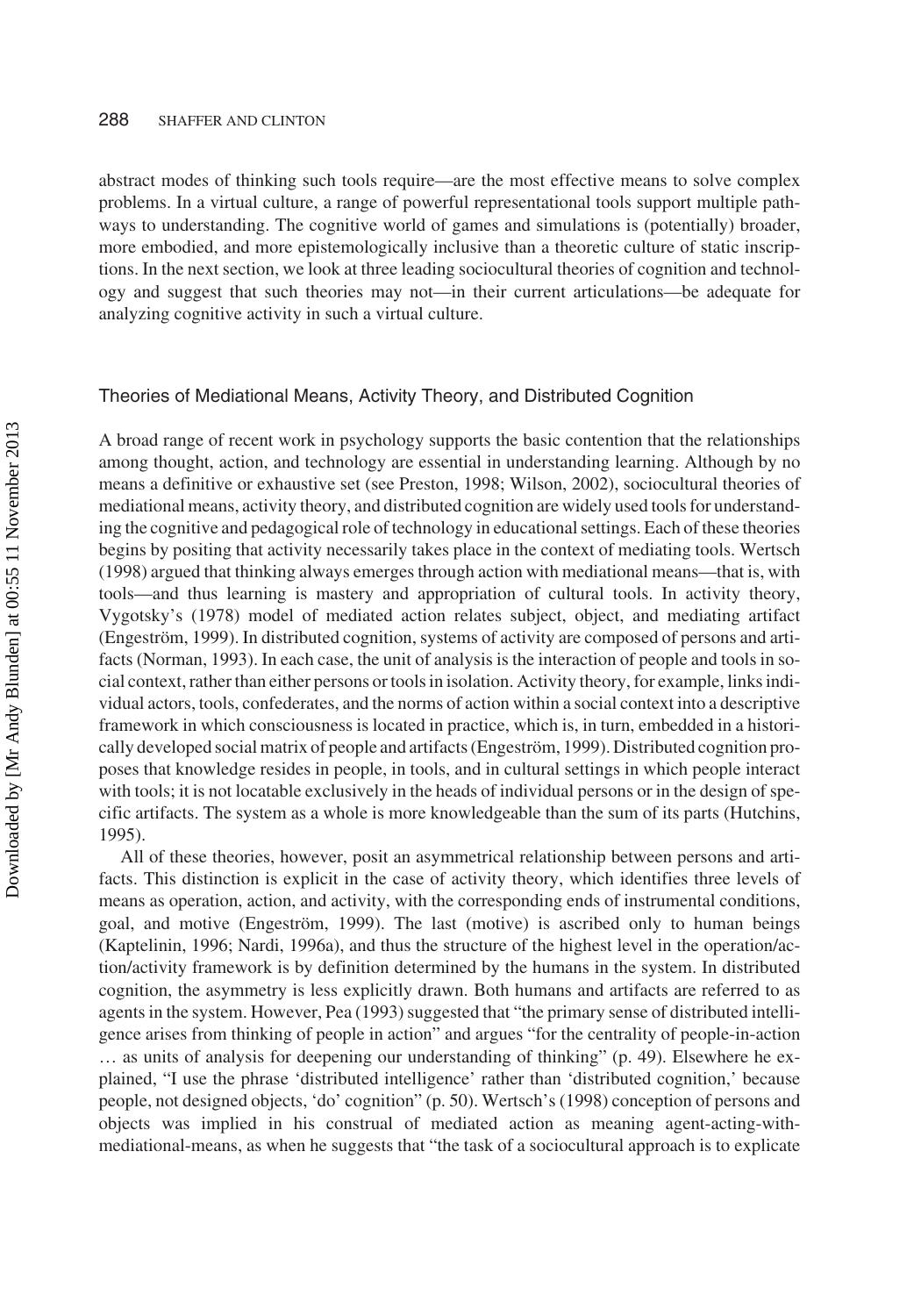the relationships between human action, on one hand, and the cultural, institutional, and historical contexts in which this action occurs, on the other" (p. 24).

These frameworks, in other words, reinscribe Burke's center: It is people who are doing the acting. This may not be a problem in a theoretic culture of static inscriptional systems. In a virtual culture based on the offloading of symbolic processing, however, using human action to analyze activity obscures the active role tools play. We may need to reexamine the analytic privilege we accord humans in thought and action.

## Latour's Translation Model of Action

Latour (1996b, 2000) described how objects, by virtue of their being in the world in some form, push back in their interactions with humans. A thought, once instantiated, is no longer exactly that thought, for it now has an independent existence in the world. We can fold ourselves into an object, but the object always expresses our thoughts, values, intentions, and norms with its own "timings, tempos, and properties" (1996a, p. 268) —that is, in its own particular form. Latour gave the example of delegating to a wooden fence the task of containing sheep. He asked, "Are the sheep interacting with me when they bump their muzzles against the rough pine planks?" and answered, "Yes, but they are interacting with a me that is, thanks to the fence, disengaged, delegated, translated, and multiplied. There is indeed a complete actor who is henceforth added to the social world of sheep, although it is one that has characteristics totally different from those of [human] bodies" (1996a, p. 239). The fence enacts Latour's intention to keep the sheep all together in one place to make sure that none wander off. His action is folded into the nature of the fence; but if one looks for a "mind" in this situation, it is as much in the head of Latour, who is now freed up to read a book, as it is in the fence that enacts a particular way of thinking (keep the sheep together), a way of valuing (although the sheep might not like it much, it is more important for them to be penned up than for them to roam free), and a way of interacting (now the sheep interact with the fence rather than with Latour). The relation between humans and technology is thus best conceived not as humans using objects, but rather as humans interacting with and through objects.

From this perspective, action has no point of origin; rather action is distributed between actants (things and people). Latour (1996a) argued that "to act is to mediate another's action" (p. 237). The properties of particular humans and objects shape the way action unfolds—that is, humans and objects are mediators—and all action arises from a process of mutual mediation. This conception of action does not grant analytic priority to humans, because action is a moment of mutual mediation between actants, "no one of which," Latour (1996a) explained, "ever, is exactly the cause or the consequence of its associates" (p. 237).

In what follows, we take as a premise that persons and artifacts are equivalent actants in this sense: Persons and artifacts engage in mutual mediation, and the actions that result are not ascribable more to one than the other. We extend the logic of this premise, suggesting that it implies a theory of distributed mind in which mediation is the fundamental ontological unit of activity. We examine the pedagogical and cognitive consequences of such a position, asking, what is thinking if human action is not the focus of activity? And what are the pedagogical implications of such a view? That is, we assess the value of addressing Burke's metaphysical controversy in developing our conception of thinking and learning in a virtual culture.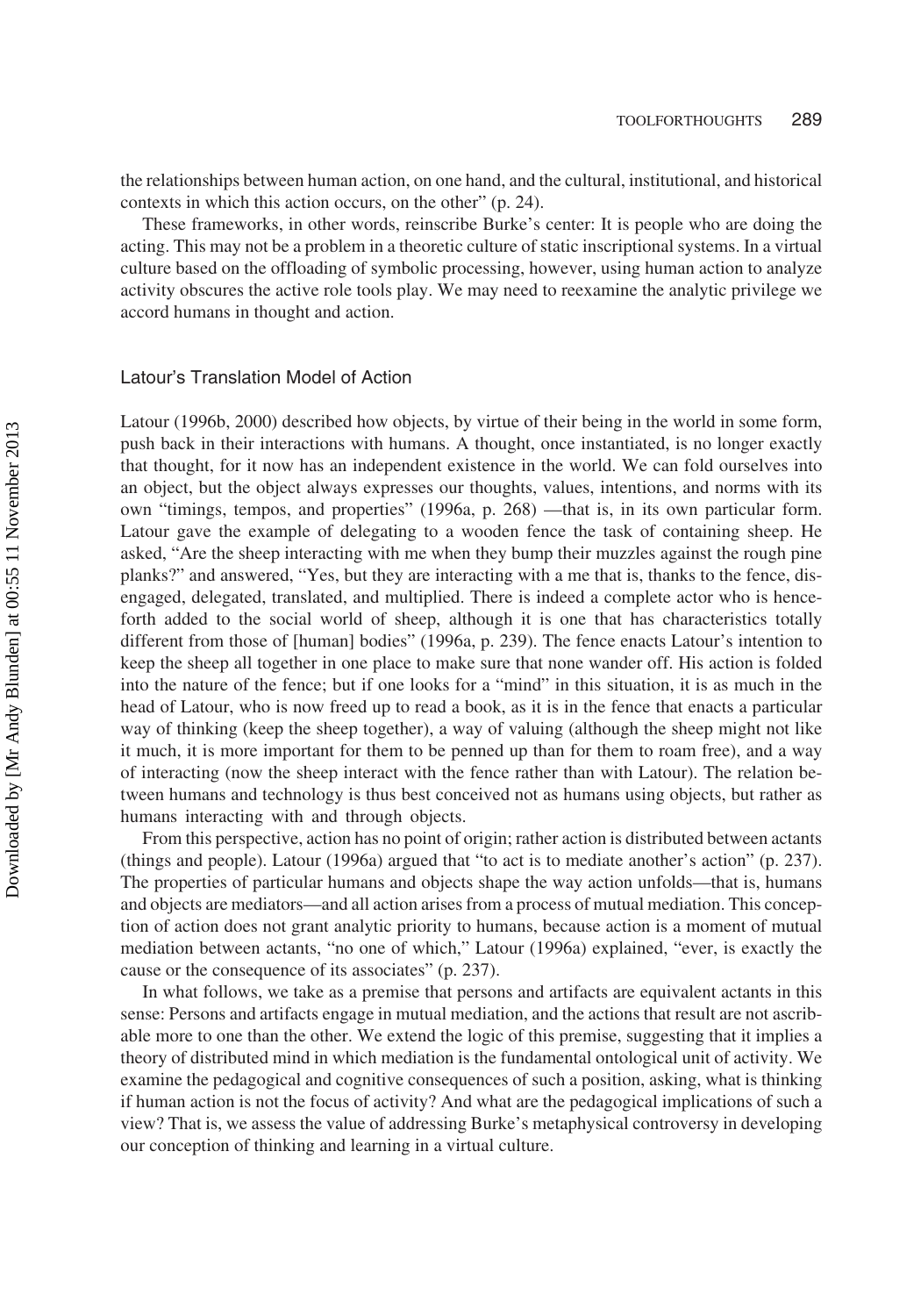## FROM TOOLS AND THOUGHTS TO TOOLFORTHOUGHTS

## A Virtual Cognitive Ontology

Latour's translation model challenges the idea that humans have a privileged position in action. Seeing action as an association of mediating actants pushes us out of the Western anthropological schema that, Latour (1996a) suggested, "always forces the recognition of a subject and an object, a competence and a performance, a potentiality and an actuality" (p. 237). If objects were only the reified intents or concretized designs of their makers, it would make sense to orient to them, as Pea (1993) suggested, as things that have intelligence but cannot do cognition. The structuring effects of objects designed to shape action (and thus also thought) would be principally relevant to our understandings of activity. Yet, as is often noted, objects have a way of exceeding or changing the designs of their makers (Postman, 1993; Tenner, 1997). The characteristics and properties of a tool shapes action in ways that are influenced by, but not reducible to, the initial inputs of its designers and users.3

Instead, we suggest that just as tools are externalizations of human designs, thoughts are internalizations of our actions with tools. All thoughts are connected to tools, and all tools are connected to thoughts: Every time we consider a thought (because it is an internalization of action with a tool) it is inextricably linked to a tool, and every time we consider a tool (because it is an externalization of a thought) it is inextricably connected with a thought. In this view, tools are not distinct from thoughts; rather, the reciprocal relation between tool and thought exists in both. Every tool contains thoughts, and every thought contains tools. Neither exists without the other. We thus suggest that rather than seeing tools as static thoughts—objects distinct from human participants—we grant tools and thoughts the same ontological status. That is, we follow Dewey and posit explicitly that tools and thoughts are fundamentally the same kind of thing (Hickman, 1991). Vygotsky (1978) drew a distinction between sign and tool, arguing that both are mediators of activity, but because signs orient internally and tools orient externally, "the nature of the means they use cannot be the same" (p. 55). Positing symmetry between persons and artifacts means arguing that all activity is simultaneously internal and external, and that the processes involved are therefore not ontologically distinct—different in specific properties, perhaps, but not in their fundamental nature.4

 $3$ It remains true, of course, that humans and human motives play a large role in determining the development and deployment of tools. But we argue that understanding a tool and the social patterns it creates is not possible solely through an analysis of the human contributions. The tool is greater than the sum of its parts: It has its own rhythms, tempos, and properties that are influenced by, but not reducible to, the initial inputs and their interactions. That is the point (or one of the points) of Latour's fence: The sheep experience the fence as an actant in their world that expresses desires, values, and ways of being that are related to (but not exclusively derived from) Latour's intentions and actions. A weak form of the claim would be that as a practical matter, the actions of tools are not explainable by an analysis of inputs because of the immense complexity of those inputs and their interactions over cultural-historical time. The stronger form is that tools are not reducible to their inputs even in principle. <sup>4</sup>

Using the terms*tool* and *artifact*suggests that tools are made by humans and thus conceptually distinct from elements of nature. Although it is beyond the scope of the discussion here, we argue that natural objects are similarly actants. Consider, for example, gazing at the moon. It may be true that one can gaze at the moon and have a thought without using a physical artifact—although even then one is gazing at the moon in a particular place, wearing particular clothes, and in a particular context that is heavily determined by material artifacts. But because language itself is a tool, marking particular sensations of light as the moon is using a tool. Even the moon itself—meaning the light we see in the sky and not the word—is a cultural construct: It is an artifact (a "made thing"), and therefore a tool.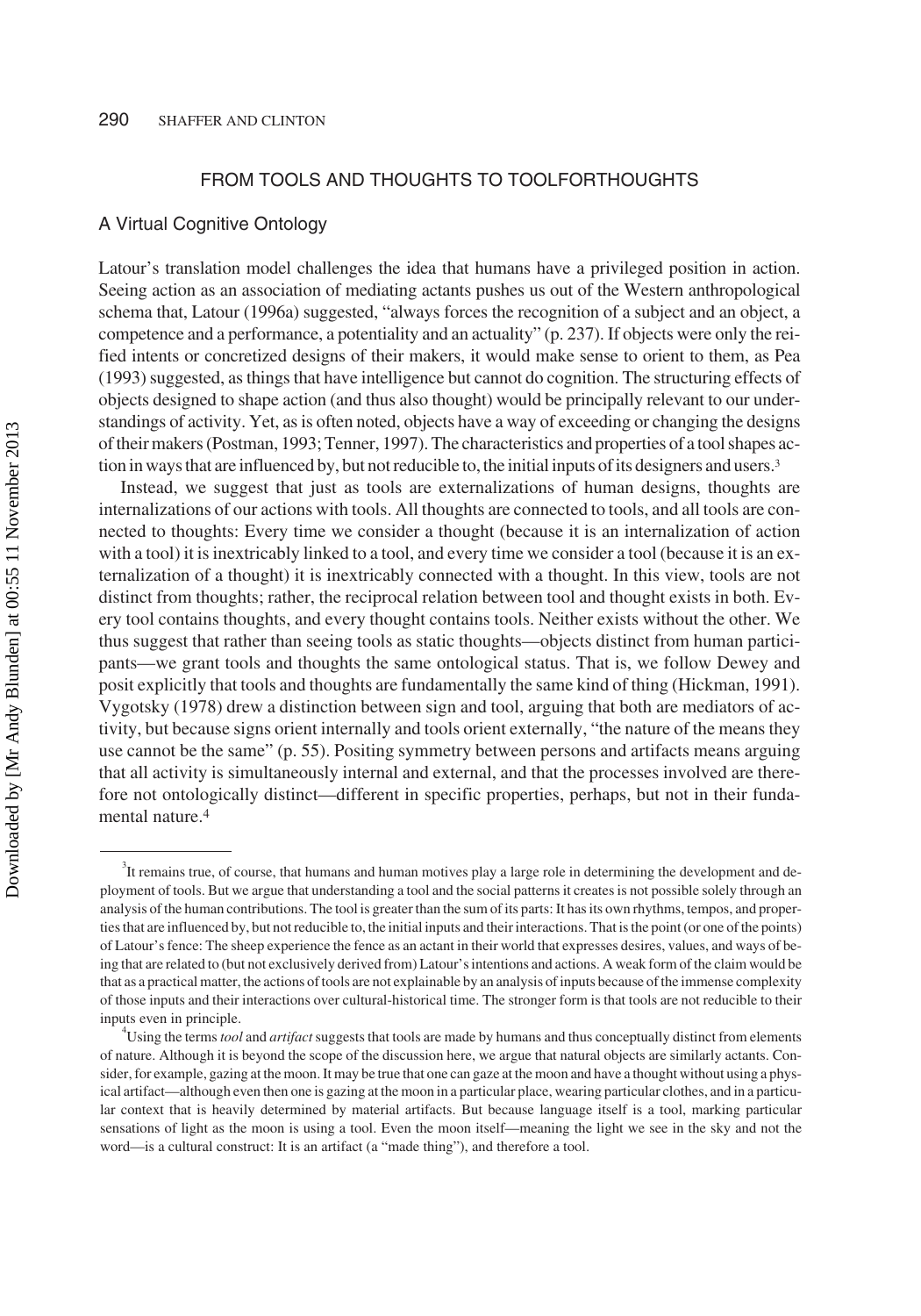#### Toolforthoughts Defined

In this ontology, then, there are no tools without thinking, and there is no thinking without tools. There are only toolforthoughts, which represent the reciprocal relation between tools and thoughts—between persons and objects, whether natural or constructed—that exists in both.5 When we say that something is a tool for thought (as separate words), this might suggest that thought is the broader category and that tools are something that help people think. Or it might imply that tool is the broader framework and persons are agents who use both thoughts and physical artifacts as tools. To avoid these difficulties, we connect the nouns*tool* and *thought* to suggest that toolforthoughts are the outcome of a process of tools' existing in a reciprocal relation with thoughts. In so doing, we acknowledge the awkwardness of the term. However, we believe that the linguistic unease that it creates is useful. We are long accustomed to seeing tools and thoughts as distinct. The term *toolforthought* marks both the difficult ontological shift and the resulting ontological dissonance that may characterize the advent of virtual culture.

Donald (1997) described the process through which technology and human cognition have coevolved as a "tight iterative loop" (p. 737). At times, we focus on how tools are shaped by thoughts. For example, Petroski (1992) argued that new tools are invented in response to the failures of old tools. At other times, we focus on how thoughts are shaped by tools. For example, Postman (1993) warned that "new technologies change what we mean by 'knowing' and 'truth'" and thus change our sense of "what is reasonable, of what is necessary, of what is inevitable, of what is real" (p. 12). Toolforthoughts bring together these two perspectives. A toolforthought can be analyzed as a tool or a thought, but a toolforthought is always more than the sum of "what a tool is" added to "what a thought is." It is the reflexive coconstruction of both concepts.

Whether they are internalizations of social interaction (Vygotsky, 1978) or externalizations of cognitive processes (Shaffer & Kaput, 1999), toolforthoughts are templates for action: Reifications of patterns of social action that arise from an ongoing historical dialectic between tools and thoughts. We refer to these reifications as templates because they have a particularity to their form. This particularity does not ensure that toolforthoughts enact the social organizations that their inventors intend—a toolforthought is a social pattern, and no one would expect that intent is equivalent to outcome in a social setting. The particularity of a toolforthought does imply, however, that when a toolforthought participates in action, the action is inflected by the pattern of the template: Some actions, although perhaps still possible, are less likely to emerge than others; other actions, although perhaps not inevitable, are more likely to emerge. Any toolforthought collaborates in some ways better than others, which is to say that any toolforthought has a set of constraints and affordances (Gibson, 1986; Norman, 1993). Any action that unfolds with a tool/forthought unfolds in some particular way, rather than in another way; thus all toolforthoughts are inherently ideological. As Postman (1993) argued, every tool implies "a predisposition to construct the world as one thing rather than another, to value one thing over another" (p. 13).

<sup>&</sup>lt;sup>5</sup> For a similar reason, we reject Dewey's categorization of tools and thoughts as both being technological (Hickman, 1991). The term would be appropriate in this context, but it emphasizes the instrumental quality of both—which is Dewey's intention, of course—rather than their status as mutual actants through which action emerges.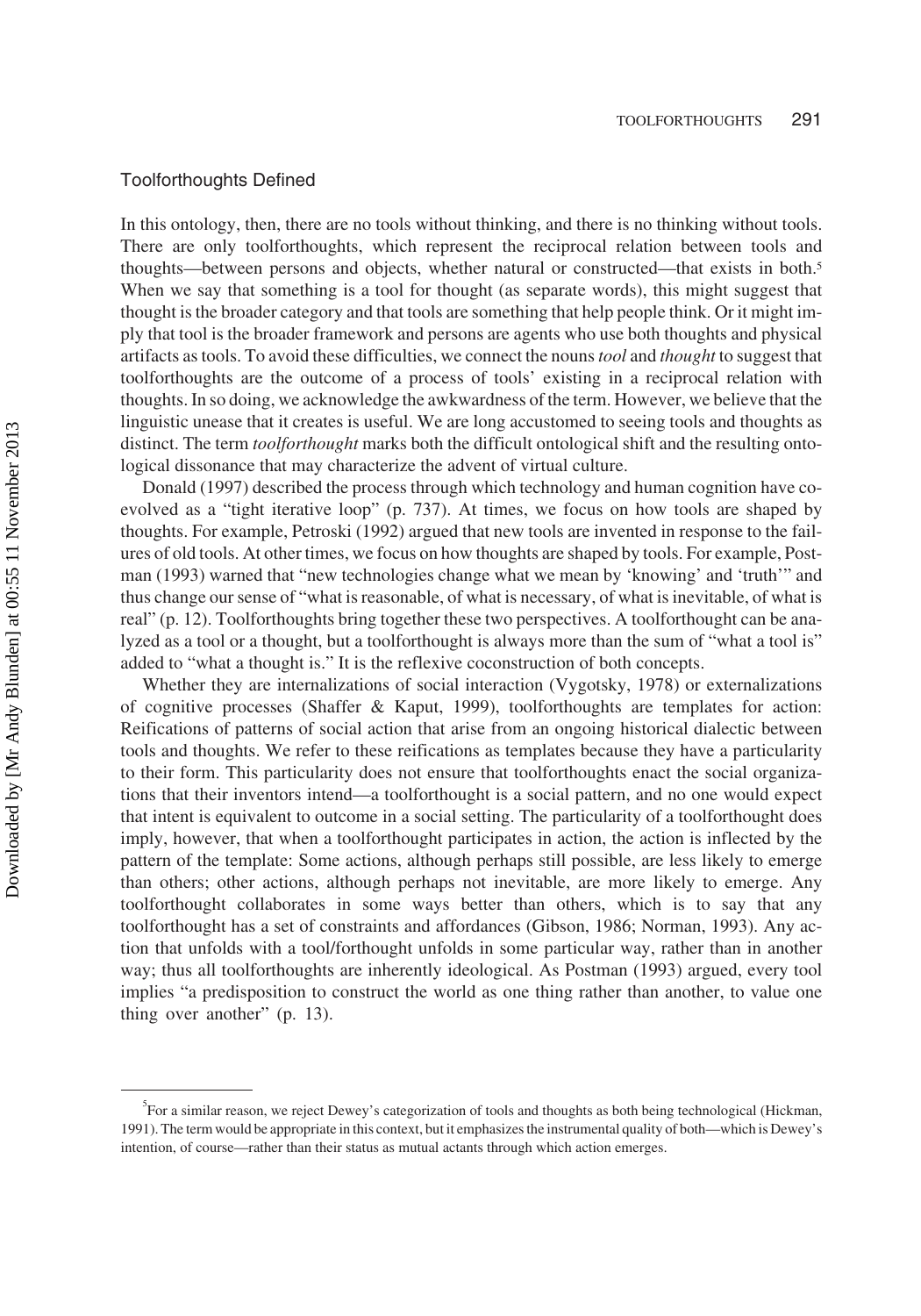#### Toolforthoughts as Objects of Study

In a theoretic culture, a tool shapes the actions of others but does not act itself. A person has thoughts, but those thoughts do not shape the actions of others unless they are instantiated using some tool. The construct of toolforthought, in contrast, preserves the unity of action and mediation. Toolforthoughts are the cognitive instantiation of Latour's mutually mediating mediators. They neither act nor are acted upon; rather, they interact to produce a model of thinking in which biological cognition has the same ontological status as that of other elements in the system, and thinking, in the words of Latour (1996c), involves "constantly shifting from one medium to the other," with work divided between "actors in the setting, either humans or nonhumans" (p. 57).

We refer to this as a theory of distributed mind and suggest that although extant theories—such as ecological theories of mind, actor-network theory, activity theory, and theories of mediational means and distributed cognition—contain elements of this stance, a theory of distributed mind is distinct in its explicit emphasis on the impact of individual toolforthoughts. A theory of distributed mind posits that the fundamental unit of analysis for cognition is not a system composed of human beings and tools but is rather the systemic effects of individual toolforthoughts and the particular forms of social interaction they foster. For each toolforthought, the task is to understand its particular constraints and affordances—and thus how it participates in particular kinds of social interactions at the expense of others.

## Toolforthoughts and the Principle of Progress

If tools mediate human action, then humans are agents, and the person using a tool bears responsibility for the consequences of his or her action. From this perspective, to cite an old saw, guns do not kill people, people kill people—or as our friend and colleague Kurt Squire says, tonguein-cheek, "A bag of potato chips in the middle of the table doesn't force you to eat." If, on the other hand, the bag of chips creates particular patterns of action and social interaction, then it is perfectly sensible to make judgments about those patterns. The concept of toolforthoughts thus provides a level of analysis for examining tools in the context of their social consequences.

One possible objection to such a perspective is that it appears to suggest a moral equivalence between persons and things. However, the fact that we attribute responsibility to both bags of chips and their consumers for the patterns of action they afford does not mean that we necessarily hold them accountable in the same way. Human beings bear the moral weight of freedom to choose that even a theory of distributed mind does not ascribe to tools.6 But we can ask how a particular toolforthought functions in relation to others. That is, we can ask what it means for a toolforthought to be good or bad. If toolforthoughts afford particular patterns of interaction, then the question of the value of toolforthoughts is ultimately a question about the relative value of these different patterns of interaction. Norman (1993) suggested that tools do not make people more efficient: A system composed of a person and tool is more effective at doing some things and less effective at others. More generally, any set of interacting toolforthoughts will be more likely

<sup>6</sup> Burke's bias is not necessarily universal but rather is tied to Western views of agency and morality. Legal systems inscribe the moral view of humans as accountable for "their" actions and for the actions of "their" property (machines, but in many cases children as well, remarkably). Latour (1993) examined the consequences of moral and legal equivalence of humans and artifacts as the politics of a parliament of things.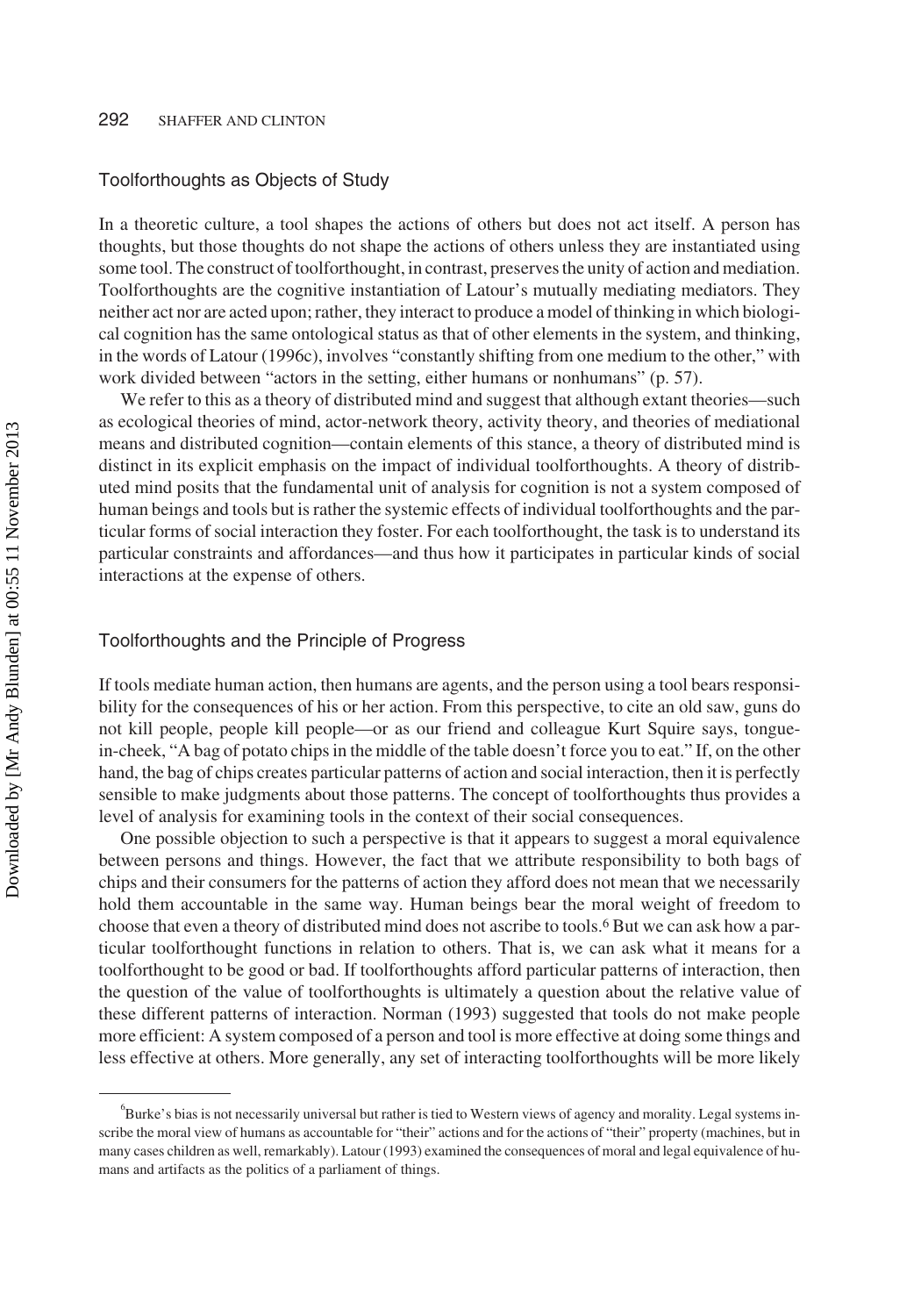to engage in some kinds of activity, but this will always be at the cost of being less likely to accomplish some other task. Ballpoint pens are more efficient for writing than quill pens and inkwells—unless, as is the case for many calligraphers, the process of grinding ink matters, either to control the qualities of the medium or to foster mindfulness. The question is thus not whether one toolforthought is better than another in any objective sense, but whether one set of social patterns is better than another—which depends, ultimately, on how we view the nature of human happiness and thus of progress.

If there exist ideal modes of human social interaction, then clearly some toolforthoughts are better than others. Illich (1973), for example, argued that human nature is fundamentally convivial, and thus we should engage in counterfoil research to develop tools that support communitarian interdependency rather than industrial alienation. On the other hand, if we refuse to privilege one way of life over others and instead adopt a stance of cultural relativism, then toolforthoughts are neither good nor bad: Different toolforthoughts lead to different social patterns, which have different advantages and disadvantages. Yet another possibility is to look at the local coevolution of technologies and mores. Theories of neural Darwinism suggest that brain development is an ongoing process by which we organize and reorganize the configuration of our neural pathways to deal with incoming stimuli (Clark, 2003; Donald, 1991). Our bodies literally configure themselves to accommodate particular kinds of interactions rather than others. If the pace of change of toolforthoughts rises too quickly, it is inherently disruptive to this process of local adaptation.

Our view of the value of toolforthoughts is thus shaped by whether we see the human condition as striving toward some universal ideal, as sets of social circumstances that can only be evaluated relative to a particular culture, or as a process of accommodation with and adaptation to a changing environment. We might call this a principle of progress: What we think about toolforthoughts depends fundamentally on how we view the nature of human happiness. Whichever standard we adopt, the analysis of a toolforthought depends on understanding the social patterns it creates: What opportunities for action are made available, to whom, and under what circumstances? A theory of distributed mind emphasizes that any toolforthought creates and reinforces certain social worlds at the expense of others—and that we understand toolforthoughts by examining the relative advantages and disadvantages of the worlds they help create.

## EXAMPLES: TOOLFORTHOUGHTS IN MATHEMATICS AND LITERACY

A theory of distributed mind thus proposes that the fundamental unit of analysis for cognition is the systemic effects of individual toolforthoughts—that is, the particular forms of social interaction they foster. Our interest in developing the concept of toolforthoughts here is as a tool for understanding the cognitive and educational implications of computational media. We therefore examine the utility of the concept by looking at the pedagogical consequences of computational toolforthoughts in two areas of virtual culture: mathematics and literacy.

## Toolforthoughts in Mathematics

In a theoretic culture of static inscriptions, students learn to solve complex mathematical problems by representing them in algebraic notation. For example, the motion of a ball after it is thrown is de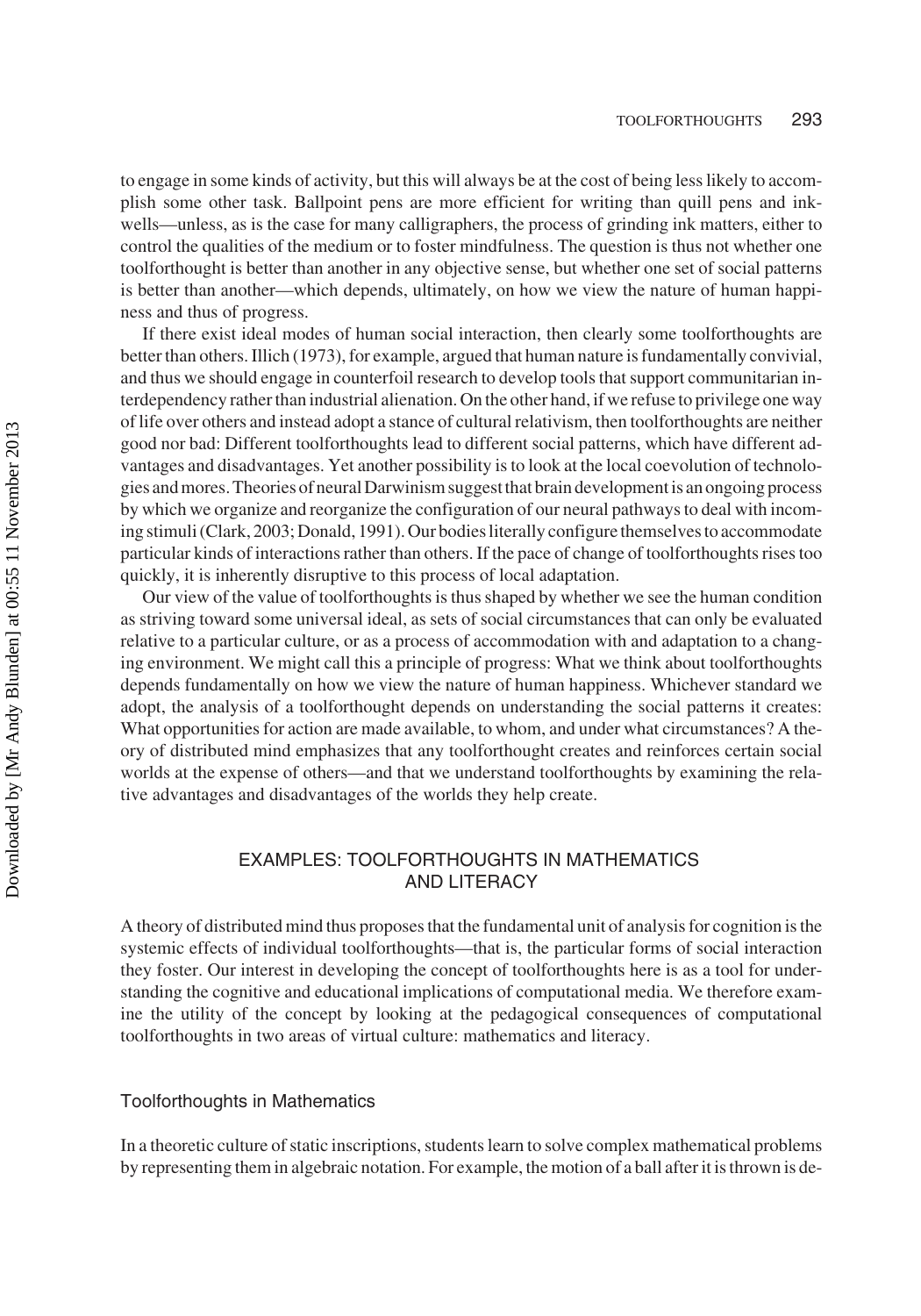termined by representing the motion with two equations—one for horizontal position and one for vertical position—and solving the resulting system of equations. In a virtual culture of computational media, the same problem can be solved with a variety of toolforthoughts: difference models in a spreadsheet, dynamic systems or linear models in iterative modeling environments, programmable simulations, or even dynamic geometry models. A student can diagram the factors that influence the position of the ball (such as its location, its speed, the direction in which it is moving, and the effects of gravity and friction), and then manipulate the assumptions of the model to understand Newtonian mechanics without first having to learn algebra (Papert, 1980). Such methods let young students solve problems that in the traditional mathematics curriculum require the use of calculus and other advanced techniques: launching a rocket to Mars, for example, or modeling how a bicycle stays upright.7

One might defend the primacy of algebra in the curriculum by arguing that only when using algebra are students really doing, and thus really understanding, mathematics; when a student uses a computer, the spreadsheet or modeling environment is solving the problem. But this argument is only sustainable from a particular view of cognition—in this case, as something happening in the head that is only manifest in symbolic manipulation. If we define mathematics as computation using particular techniques then, indeed, when these become externalized in a new tool, the original endpoint of instruction has been taken over by the tool.

The theory of distributed mind, however, focuses on the outcomes of interacting toolforthoughts. It emphasizes how new tools lead to new kinds of actions, and thus to new modes of thought. In this view, the reason for introducing new technologies into the classroom is not to recreate existing activities, but rather to allow more compelling possibilities that new toolforthoughts provide. Because there are no thoughts independent of tools (or tools devoid of thought), intelligence is always the collaboration of toolforthoughts. Pedagogy does sacrifice understanding when a toolforthought is used to accomplish the thinking that is already folded into it. However, the understanding being sacrificed is not what has been folded into the toolforthought. That understanding is still present but has been relocated. The understanding being sacrificed is that which comes from actions that are only possible with the aid of the toolforthought. Using a calculator to add  $2 + 2$  does not sacrifice the ability to add. That capacity is still present in the person–calculator system. What is sacrificed is the understanding that would come from working with the calculator to do something we cannot do with pencil and paper alone.

In other words, it is not new toolforthoughts that potentially diminish understanding, but rather curricula—or, more precisely, a poor match between toolforthought and activity. Thus, Pea's (1993) argument that a trade-off exists between "deeper understanding" and "engaging in meaningful whole-task problem solving" (p. 74) is only sustainable for a particular way of thinking about technology, cognition, and learning. In the theory of distributed mind, all thinking is a tool-thought combination. From this perspective, algebra is not inherently more powerful than other mathematical modeling systems, except perhaps by virtue of its place in the historical development of mathematics. It is not enough that algebra has traditionally been a dominant toolforthought, however, because the social pattern that algebra creates as a toolforthought has also traditionally disempowered a wide range of students—and pushed important problems be-

Others have similarly suggested that new tools open new avenues for solving problems (see, e.g., Kaput, 1986, 1992; Papert, 1980; Shaffer & Kaput, 1999; Shaffer & Resnick, 1999). The concept of toolforthoughts expands the implications of this change.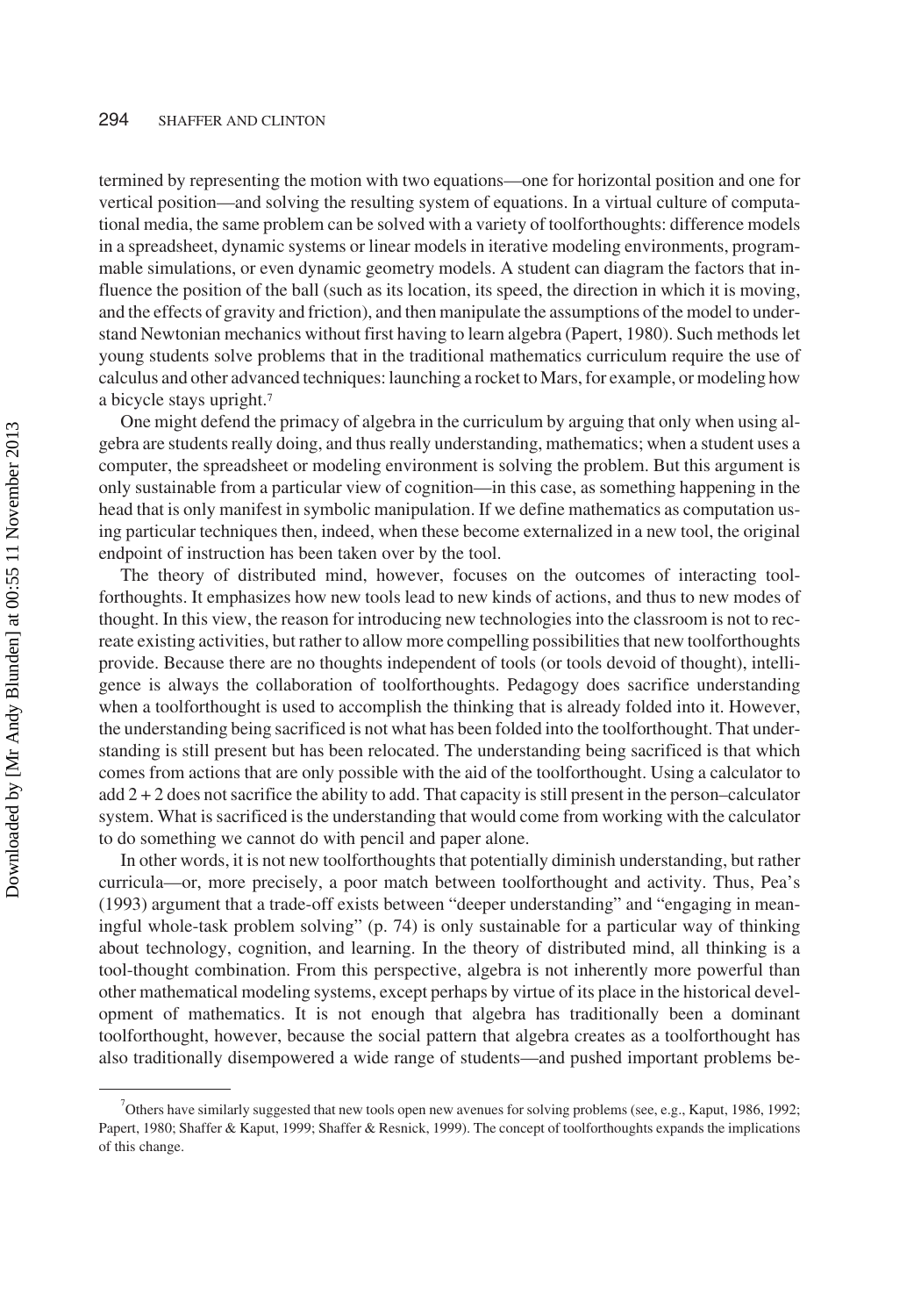yond the reach of all students. New mathematical toolforthoughts potentially let more students work with more complex mathematical ideas than the curriculum of theoretic culture (Kaput & Shaffer, 2002; Papert, 1980). These new possibilities for mathematical understanding depend on learning to interact with a range of mathematical toolforthoughts to achieve meaningful ends.

#### Toolforthoughts in Literacy

Bolter (1991) described a writing space as the interplay of writing materials and techniques of inscription used to produce literacy objects. Not surprisingly, theoretic writing spaces emphasize print literacy, and theoretic schooling emphasizes the production and consumption of symbolic text as a primary literacy activity. That is, school focuses on learning to read and write words on paper. In a virtual culture, however, writing increasingly means interacting with a range of inscriptional toolforthoughts: artifacts that expand traditional forms of writing (such as the Web), but also modes of communication that were not previously available (such as interactive multimedia), or were available but not in the form of writing technologies (such as immersive role-playing simulations). The basic cognitive engine of virtual culture is the externalization of symbolic processing. Simulations function as virtual worlds in which students can "read" concepts experientially (Gee, 2004; Norman, 1993). In a theoretic culture it is possible to conceive of literacy as an interaction between tool and person: between the text and the reader or writer. However, new forms of reading and writing such as we find in videogames and other simulations require a degree of projection (or inhabitance) that makes it increasingly difficult to analytically separate person from tool. Indeed, what is the ubiquitous avatar if not a representation of the tight coupling between computationally literate person and computational literacy object?

The potential consequences of this increased embodiment are profound. In theoretic culture, writing creates a world on paper (Olson, 1994). Understanding a world on paper requires experience of the real-world contexts to which the text refers (Glenberg, Gutierrez, Levin, Japuntich, & Kaschak, 2004). In virtual culture, writing creates a world on the computer—a world that provides both a "text" and the experiences needed to understand it. Simulations give students the potential to learn through a new form of direct experience, and lengthy cognitive apprenticeship in the dominant symbolic systems of theoretic culture may not be needed to understand complex cognitive domains. Papert (1980) famously suggested that computers make it possible to learn mathematics by living in Mathland as one can learn French by moving to France. Similarly, students can learn French by playing a massively multiplayer online computer game conducted in French.<sup>8</sup> Students can come to know *Hamlet* through multimedia projects (Murray, 1999)—or perhaps some day through a Prince of Denmark video game. These students may not be facile at translating words reprinted from Shakespeare's folio or quarto into a personally relevant interpretation of the dilemmas that face the troubled prince. But doing so was not, after all, Shakespeare's intent in writing the play. *Hamlet* was written to be seen, not read. More to the point: From experiencing the play through a range of literacy toolforthoughts, more students may be able to interact with the themes of *Hamlet,* the nuances of Shakespeare's dramatic skill, and the relationship between performance

 $^{8}$ Black (2004), for example, suggested that participation in online fan fiction communities is a powerful tool for students learning English as a second language.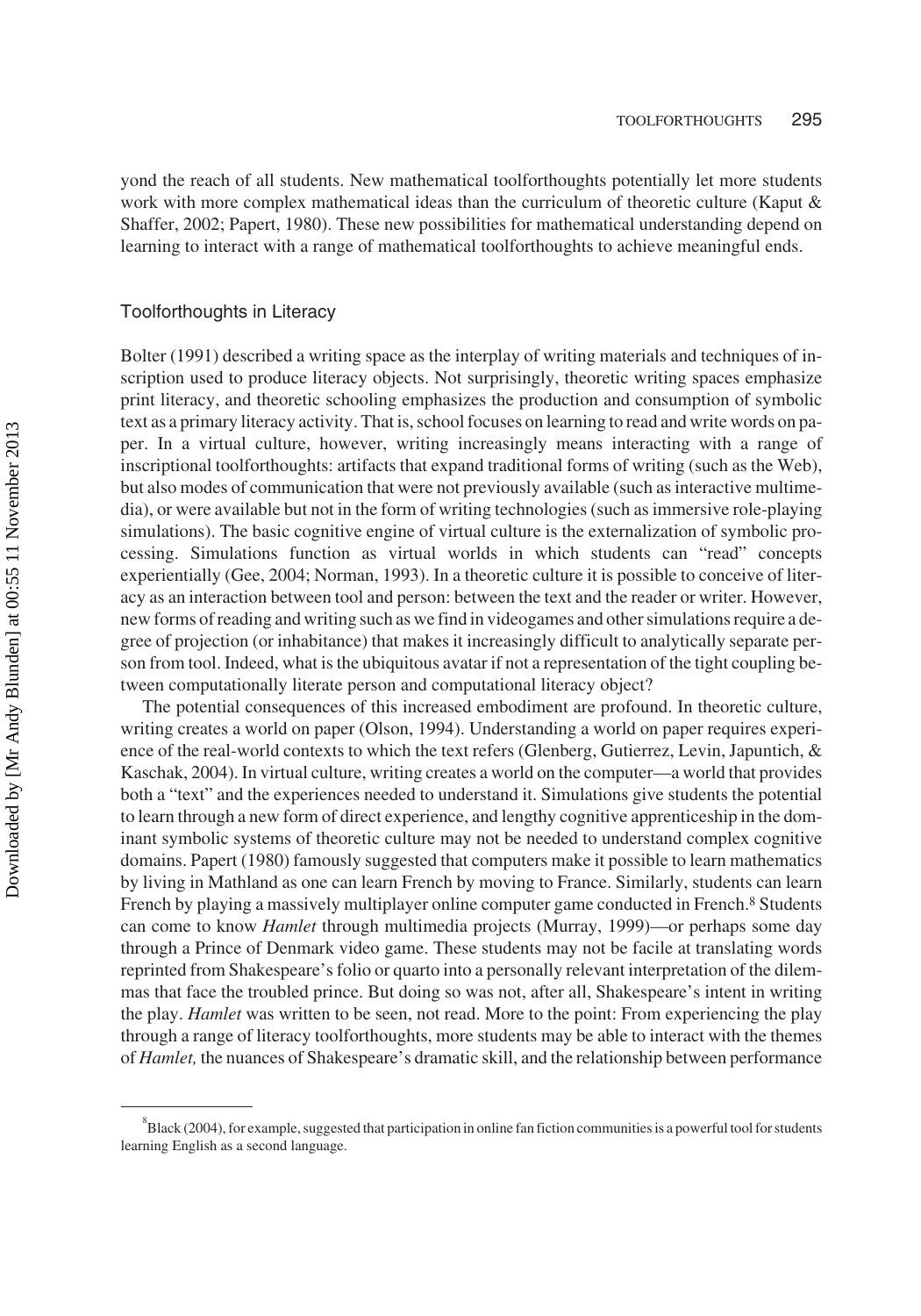and interpretation that the play represents. Digital worlds make it easier to learn by having meaningful experiences and accomplishing meaningful ends. Such experiences depend on learning to "read" and "write" in collaboration with toolforthoughts that develop understanding of the world from the inside, through students' own actions—and we evaluate such experiences by the communicative, interpretive, and expressive ends they make possible.

## DISCUSSION: LEARNING IN A VIRTUAL CULTURE

We began this article by arguing that current thinking and theorizing about tools are based on a particular assumption about agency: that humans have it and tools don't. Indeed, the notion of causality is at the center of Western philosophy: There is always someone or something that is responsible for making things happen. But ecological theories of mind—including cybernetics, actor-network theory, ecology of mind, conversation theory, and pragmatic tools—all suggest instead that thinking may emerge from complex interactions among tools and persons. In complex systems (ecosocial and otherwise), the behavior of the system is emergent: It cannot—in theory or in practice—be described as the result of the actions of any single force, within or outside the system (Lemke, 2005). We thus took from Latour as an alternative postulate<sup>9</sup> that neither tools nor humans have agency in the traditional sense; rather action emerges from the interaction of mutually mediating actants, which can be human or nonhuman. We posited an ontological equivalence between interactivity and intraactivity in thinking. Positing such equivalence, we argue, requires creating a new analytic category that we call toolforthoughts: a view from virtual culture of the relationship between technology and cognitive activity. For rhetorical purposes we describe this as a theory of distributed mind. However, we want to emphasize that our goal is neither to supplant existing sociocultural theories of cognition nor to re-create actor network theory. In consolidating this challenge to the notion of human beings as the locus of cognitive causality in a theory of distributed mind, we suggest that such a view of thinking may be useful in analyzing cognitive activity—and thus educational issues—in an era of computational tools. Put another way, we suggest that the development of interactive computational systems may require a reexamination of the concept of agency, and with it a reevaluation of the relationship between persons and objects (whether natural or constructed) in cognitive activity more generally.

Looking at toolforthoughts in mathematics and literacy education highlights how different toolforthoughts offer different possibilities for action. From the perspective of distributed mind, the fundamental unit of analysis for such toolforthoughts is the social patterns they afford. Thus, the question we ask is not, Will students learn traditional math and print literacy? Rather, we ask, Who will be able to work with these toolforthoughts, and what will they be able to accomplish?

<sup>9</sup> Our approach is similar in spirit to the development of non-Euclidean geometries in the 19th century. Euclidean geometry is based on five postulates. The fifth—"given a Line A and a Point B not on A, there exists one and only one line through B parallel to A"—was widely considered unintuitive and problematic in the mathematical community. A number of mathematicians—including Gauss, Riemann, Bolyai, and Lobachevsky—tried to test the postulate by assuming an opposite position: Either that there are no parallel lines or that there are more than one. They were hoping to find a contradiction and thus prove the validity of Euclid's original. The result, instead, was new geometries that apply to spheres (no parallel lines) and hyperbolic spaces (multiple parallel lines).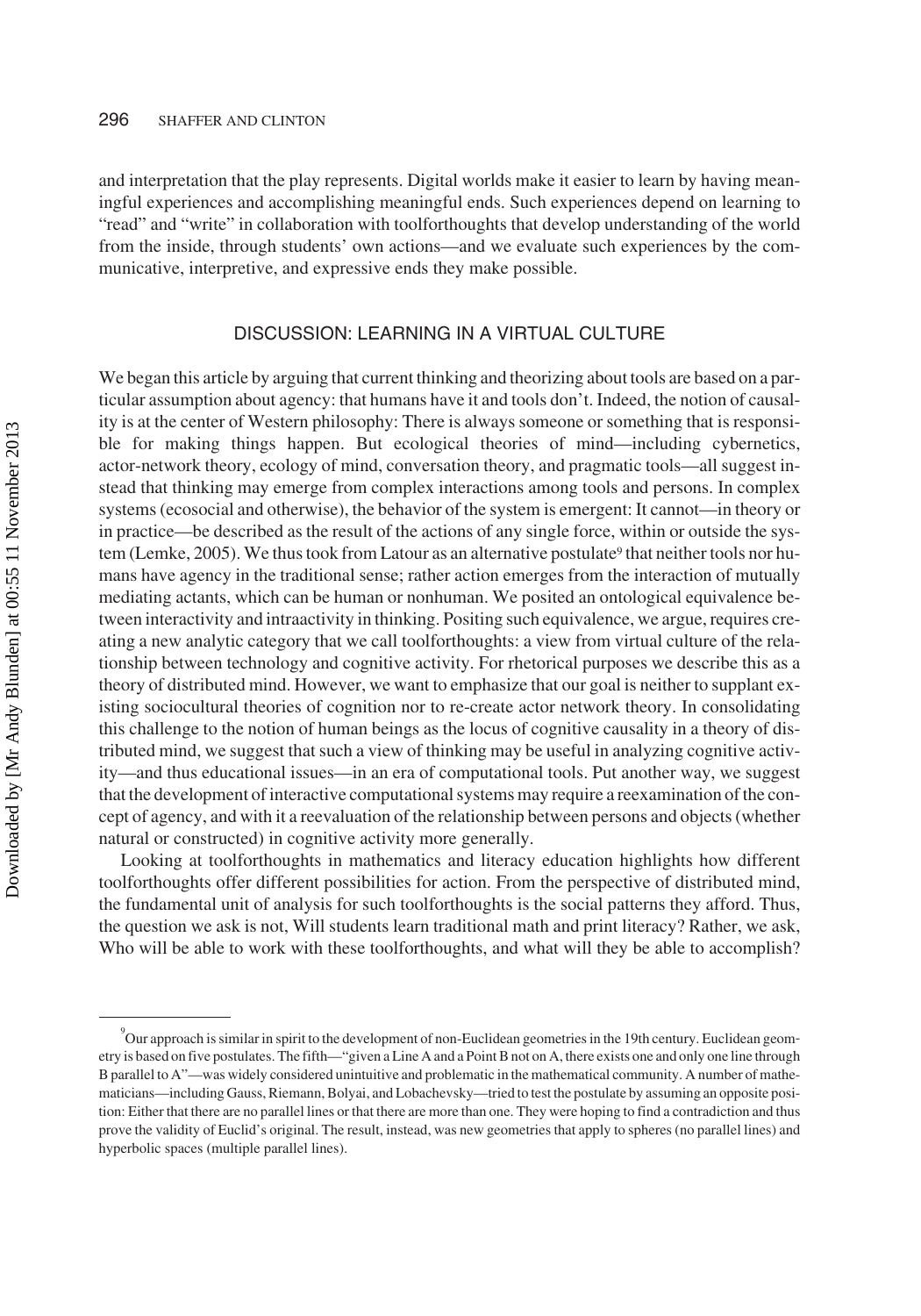Under what conditions? And how important are those activities in the school curriculum and in the broader curriculum of students' lives?

Our current educational system is based on the assumption that thinking happens in the head of a person using tools, and that what matters, in the end, is the thinking and not the using of the tools. This view privileges abstract formalisms and the problems those formalisms were developed to solve—neither of which has been empowering historically for students from less advantaged backgrounds. If tools and persons are equivalent actants, however, then thinking and acting mean learning to coordinate and be coordinated by valued toolforthoughts. In a time of rapid and fundamental technological change it is easier to see that which toolforthoughts are valued in this sense is inherently ideological: Toolforthoughts support particular social patterns that, depending on the social forms we value, may be more or less desirable. By conceptualizing tools as participants in, rather than merely mediators of, cognition, a theory of distributed mind addresses the inevitable pedagogical panic that arises in our theoretic frame of mind when young people begin using new and powerful toolforthoughts: the panic that our children are no longer learning how to think. A theory of distributed mind suggests that what matters instead is what students will be able to accomplish in collaboration with toolforthoughts. Without such a perspective, we may inadvertently privilege particular representational forms—and in so doing, privilege the students who benefit from the institutionalization of those forms and the things that can be done with those forms. The theory of distributed mind thus dispels the naturalistic fallacy of mistaking what is for what ought to be. The technologies we have inherited do not define a fixed realm of what is cognitively possible or desirable. Learning always means doing particular kinds of things in collaboration with particular kinds of toolforthoughts. What matters are the actions we value—and the new possibilities for action that new toolforthoughts make possible.

We suggest, in other words, that Burke's argument needs to be revisited. In an era of powerful computational toolforthoughts, we need to justify the "distinction between things moving and persons acting" by more than just our discomfort at being removed from the analytical center of cognition. Or, we need to accept the disconcerting proposal that both tools and thoughts are merely reflections of the toolforthoughts that shape the cognitive and social worlds in which we live. Current anthropocentric sociocultural theories may be sufficient to understand cognitive activity relative to potato chips and the theoretic culture that produces them. But we may need to develop the concept of toolforthoughts to account for cognitive activity relative to microchips and the virtual culture they are creating.10

## ACKNOWLEDGMENTS

This article is dedicated to our friend and colleague, Jim Kaput, who passed away too soon and without whose help none of this would have been possible. This work was supported in part by a Spencer Foundation/National Academy of Education Postdoctoral Fellowship, a grant from the

 $10$ In a similar vein, Newtonian mechanics is a powerful toolforthought for analyzing force and motion at industrial and preindustrial scales of time and space—the scales at which we experience most of our everyday lives. But quantum mechanics and the equations of relativity theory—both of which contradict Newton's laws—are useful, even essential, to understand the universe at the micro and macro scales that new technologies make accessible.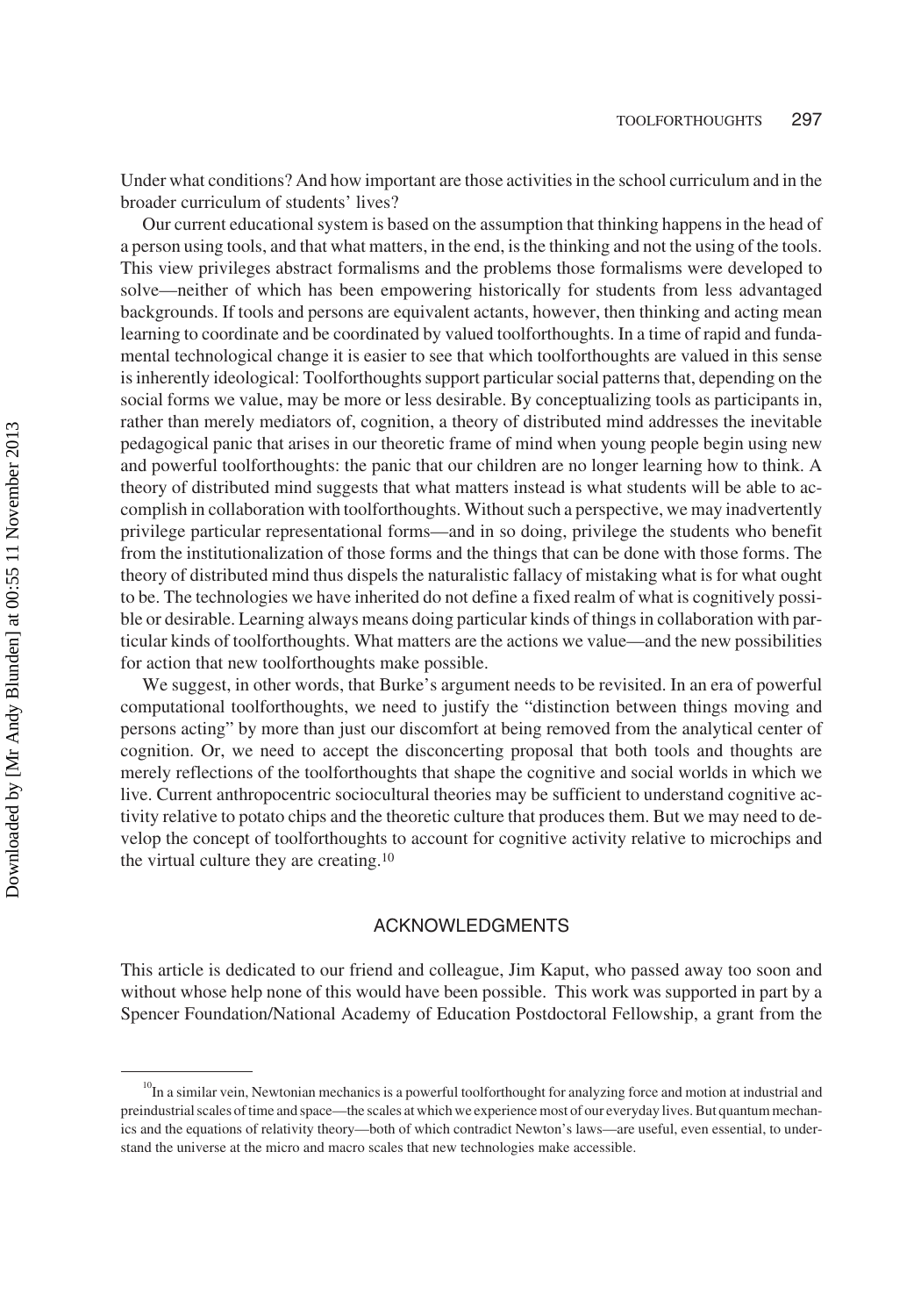Wisconsin Alumni Research Foundation, and a National Science Foundation Faculty Early Career Development Award (REC-0347000).

We thank the many colleagues who provided comments and suggestions on earlier drafts of this article, particularly Jay Lemke, Bonnie Nardi, and Jim Gee. We also thank the many students of the Tools for Thought seminars at Harvard University and the University of Wisconsin–Madison, whose insights over the years helped shape these ideas. Any opinions, findings, or conclusions expressed in this article are our own and do not necessarily reflect the views of the funding agencies, cooperating institutions, peers, or colleagues.

#### **REFERENCES**

Anderson, J. R. (1980). *Cognitive psychology and its implications.* San Francisco: Freeman.

- Anderson, J. R. (1993). *Rules of the mind.* Hillsdale, NJ: Lawrence Erlbaum Associates, Inc.
- Bassingthwaighte, J. B. (1985). Using computer models to understand complex systems. *Physiologist, 28,* 439–442.
- Bateson, G. (1972). *Steps to an ecology of mind.* New York: Ballentine.
- Black, R. W. (2004, February). *Access and affiliation: The new literacy practices of English language learners in an online animé-based fanfiction community.* Paper presented at the National Conference of Teachers of English Assembly for Research, Berkeley, CA.
- Bolter, J. D. (1991). *Writing space: The computer, hypertext, and the history of writing.* Hillsdale, NJ: Lawrence Erlbaum Associates, Inc.
- Bruner, J. S. (1976). Nature and uses of immaturity. In J. S. Bruner, A. Jolly & K. Sylva (Eds.), *Play, its role in development and evolution.* New York: Basic Books.
- Bruner, J. S. (1986). *Actual minds, possible worlds.* Cambridge, MA: Harvard University Press.
- Clark, A. (2003). *Natural-born cyborgs: Minds, technologies, and the future of human intelligence.* Oxford, UK: Oxford University Press.
- Dewey, J. (1953). *Essays in experimental logic.* New York: Dover.
- diSessa, A. A. (2000). *Changing minds: Computers, learning, and literacy.* Cambridge, MA: MIT Press.
- Donald, M. (1991). *Origins of the modern mind: Three stages in the evolution of culture and cognition.* Cambridge, MA: Harvard University Press.
- Donald, M. (1997). Precis of *Origins of the Modern Mind: Three Stages in the Evolution of Culture and Cognition. Behavioral and Brain Sciences, 16,* 737–791.
- Donald, M. (2001). *A mind so rare: The evolution of human consciousness.* New York: Norton.
- Engeström, Y. (1999). Activity theory and individual and social transformation. In Y. Engeström, R. Miettinen & R.-L. Punamaki (Eds.), *Perspectives on activity theory* (pp. 19–38). Cambridge, UK: Cambridge University Press.
- Evans, C. A., Abrams, E. D., & Rock, B. N. (2001). Student/scientist partnerships: A teachers' guide to evaluating the critical components. *The American Biology Teacher, 63,* 318–323.
- Gee, J. P. (2003). *What video games have to teach us about learning and literacy.* New York: Palgrave Macmillan.
- Gee, J. P. (2004). *Videogames: Embodied empathy for complex systems.* Retrieved October 28, 2004, from http:// labweb.education.wisc.edu/room130/PDFs/E3Paper.doc
- Gibson, J. J. (1986). *The ecological approach to visual perception.* Hillsdale, NJ: Lawrence Erlbaum Associates, Inc.
- Glenberg, A. M., Gutierrez, T., Levin, J. R., Japuntich, S., & Kaschak, M. P. (2004). Activity and imagined activity can enhance young children's reading comprehension. *Journal of Educational Psychology, 96,* 424–436.
- Hickman, L. A. (1991). *John Dewey's pragmatic technology.* Bloomington: Indiana University Press.
- Hutchins, E. (1995). *Cognition in the wild.* Cambridge, MA: MIT Press.
- Illich, I. (1973). *Tools for conviviality.* New York: Harper & Row.
- Kaptelinin, V. (1996). Computer-mediated activity: Functional organs in social and developmental contexts. In B. A. Nardi (Ed.), *Context and consciousness: Activity theory and human-computer interaction* (pp. xiii, 400). Cambridge, MA: MIT Press.
- Kaput, J. J. (1986). Information technology and mathematics: Opening new representational windows. *The Journal of Mathematical Behavior, 5,* 187–207.
- Kaput, J. J. (1992). Technology and mathematics education. In D. A. Grouws (Ed.), *Handbook of research on mathematics teaching and learning* (pp. 515–556). New York: Maxwell Macmillan International.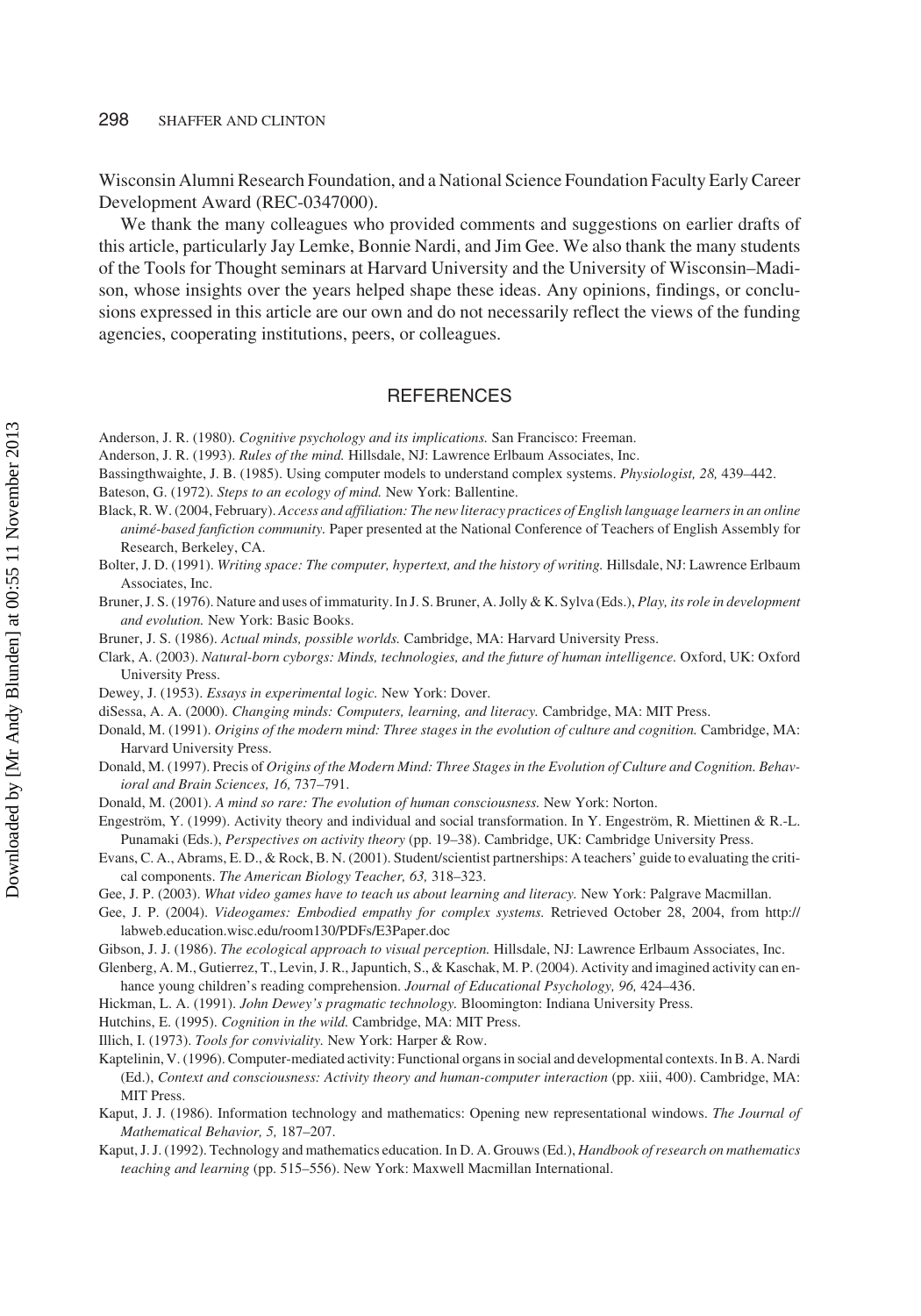- Kaput, J. J. (1996a). Overcoming physicality and the eternal present: Cybernetic manipulatives. In R. S. J. Mason (Ed.), *Technology and visualization in mathematics education* (pp. 161–177). London: Springer-Verlag.
- Kaput, J. J. (1996b). Technology, curriculum and representation: Rethinking the foundations and the future. In G. Kadunz, H. Kautschitsch, G. Ossimitz, & E. Schneider (Eds.), *Schriftenreihe didaktik der mathematik, trends und perspektiven* (pp. 165–189). Vienna: Hoelder-Pichler-Tempsky.
- Kaput, J. J., & Roschelle, J. (1998). The mathematics of change and variation from a millennial perspective: New content, new context. In C. Hoyles, C. Morgan, & G. Woodhouse (Eds.), *Rethinking the mathematics curriculum* (pp. 155–170).London: Falmer.
- Kaput, J. J., & Shaffer, D. W. (2002). On the development of human representational competence from an evolutionary point of view: From episodic to virtual culture. In K. Gravemeijer, R. Lehrer, B. van Oers, & L. Verschaffel (Eds.), *Symbolizing, modeling and tool use in mathematics education* (pp. 269–286). Dordrecht, The Netherlands: Kluwer Academic.
- Kress, G. (2003). *Literacy in the new media age.* London: Routledge.
- Latour, B. (1993). *We have never been modern.* Cambridge, MA: Harvard University Press.
- Latour, B. (1996a). On interobjectivity. *Mind, Culture, and Activity, 3*(4), 228–245
- Latour, B. (1996b). Pursuing the discussion of interobjectivity with a few friends. *Mind, Culture, and Activity, 3*(4), 266–269.
- Latour, B. (1996c). Review of *Cognition in the Wild. Mind, Culture, and Activity, 3*(1), 54–63.
- Latour, B. (1999). On recalling ANT. In J. Law & J. Hassard (Eds.), *Actor network theory and after* (pp. 14–25). Malden, MA: Blackwell.
- Latour, B. (2000). When things strike back: A possible contribution of 'science studies' to the social sciences. *British Journal of Sociology, 51,* 107–123.
- Law, J., & Hassard, J. (Eds.). (1999). *Actor network theory and after.* Oxford, UK: Blackwell.
- Lehrer, R., & Romberg, T. (1996). Exploring children's data modeling. *Cognition and Instruction, 14,* 69–108.
- Lemke, J. L. (2005). *Theory of complex self-organizing systems.* Retrieved March 7, 2005, from http://academic.brooklyn.cuny.edu/education/jlemke/theories.htm
- Lichtfield, D., Goldenheim, D., & Dietrich, C. H. (1997). Euclid, Fibonacci, and Sketchpad. *The Mathematics Teacher, 90,* 8–12.
- Minsky, M. (1985). *Society of mind.* New York: Simon & Schuster.
- Murray, J. (1999). *Hamlet on the holodeck: The future of narrative in cyberspace.* Cambridge, MA: MIT Press.
- Nardi, B. A. (1996a). Activity theory and human-computer interaction. In B. A. Nardi (Ed.), *Context and consciousness: Activity theory and human-computer interaction* (pp. 7–16). Cambridge, MA: MIT Press.
- Nardi, B. A. (Ed.). (1996b).*Context and consciousness: Activity theory and human-computer interaction.*Cambridge, MA: MIT Press.
- Nelson, K. (1996). *Language in cognitive development: Emergence of the mediated mind.* Cambridge, UK: Cambridge University Press.
- Newell, A., & Simon, H. A. (1956). The logic theory machine.*IRE Transactions on Information Theory, IT-2*(3), 61–79.
- Newell, A., & Simon, H. A. (1972). *Human problem solving.* Englewood Cliffs, NJ: Prentice Hall.
- Norman, D. A. (1993). *Things that make us smart: Defending human attributes in the age of the machine.* Reading, MA: Addison-Wesley.
- Noss, R., Healy, L., & Hoyles, C. (1996). *The construction of mathematical meanings: Connecting the visual with the symbolic.* Paper presented at the Education Development Center, Newton, MA.
- Olson, D. R. (1994). *The world on paper.* Cambridge, UK: Cambridge University Press.
- Papert, S. (1980). *Mindstorms: Children, computers, and powerful ideas.* New York: Basic Books.
- Papert, S. (1996). *The connected family: Bridging the digital generation gap.* Atlanta, GA: Longstreet Press.
- Pask, G. (1975). *Conversation, cognition and learning.* Amsterdam: Elsevier.
- Pea, R. (1993). Practices of distributed intelligence and designs for education. In G. Salomon (Ed.), *Distributed cognitions: Psychological and educational considerations* (pp. 47–87). Cambridge, UK: Cambridge University Press.
- Petroski, H. (1992). *The evolution of useful things.* New York: Knopf.
- Pinker, S. (1997). *How the mind works.* New York: Norton.
- Postman, N. (1993). *Technopoly: The surrender of culture to technology.* New York: Vintage.
- Preston, B. (1998). Cognition and tool use. *Mind and Language, 14,* 513–547.
- Resnick, M. (1991). Overcoming the centralized mindset: Towards an understanding of emergent phenomena. In I. Harel & S. Papert (Eds.), *Constructionism: Research reports and essays* (pp. 205–214). Norwood, NJ: Ablex.
- Salomon, G. (Ed.). (1993). *Distributed cognitions: Psychological and educational considerations.* Cambridge, UK: Cambridge University Press.